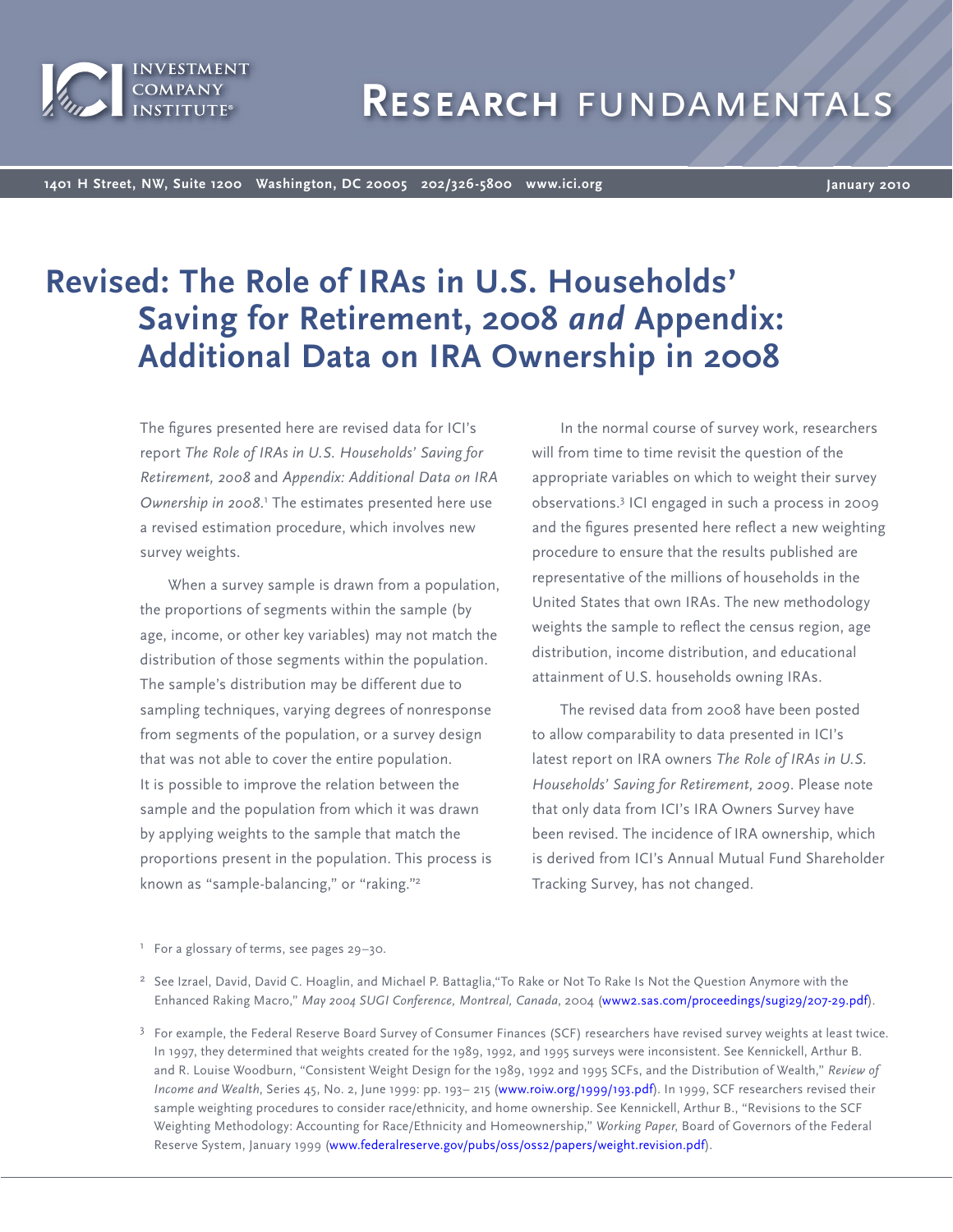

*2Employer-sponsored retirement plans include DC and DB retirement plans. Sources: Investment Company Institute Annual Mutual Fund Shareholder Tracking Survey and U.S. Census Bureau*

## **About the Annual Mutual Fund Shareholder Tracking Survey**

ICI conducts the Mutual Fund Shareholder Tracking Survey each spring to gather information on the demographic and financial characteristics of U.S. households. The May 2008 survey was based on a sample of  $4,100$  U.S. households selected by random digit dialing, of which 1,661 households, or 40.5 percent, owned IRAs. All interviews were conducted over the telephone with the member of the household who was the sole or co-decisionmaker most knowledgeable about the household's savings and investments. The standard error for the 2008 sample of households is  $\pm$  1.5 percentage points at the 95 percent confidence level.

#### **About the IRA Owners Survey**

ICI typically conducts the IRA Owners Survey each spring to gather information on characteristics and activities of IRA-owning households in the United States. The May 2008 survey was based on a sample of 800 randomly selected, representative U.S. households owning traditional IRAs, Roth IRAs, and employer-sponsored IRAs (SIMPLE IRAs, SEP IRAs, and SAR-SEP IRAs). All interviews were conducted over the telephone with the member of the household who was the sole or co-decisionmaker most knowledgeable about the household's savings and investments. The standard error for the total sample is  $\pm$  3.5 percentage points at the 95 percent confidence level. IRA ownership does not include ownership of Coverdell Education Savings Accounts (formerly called Education IRAs).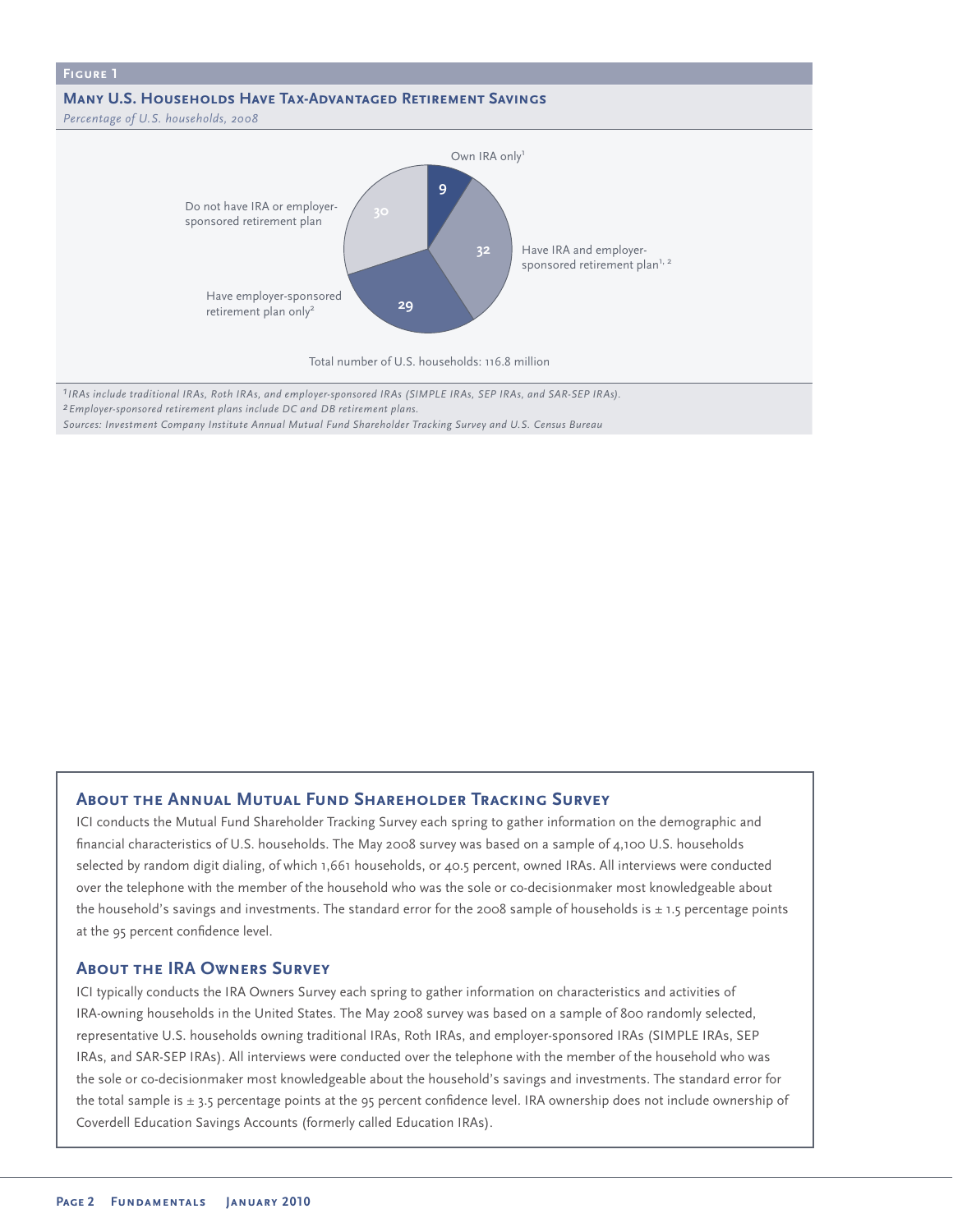### **MILLIONS OF U.S. HOUSEHOLDS OWN IRAS**

|                          | Year created                                         | Number of U.S. households<br>with type of IRA, <sup>1</sup> 2008 | Percentage of U.S. households<br>with type of IRA, <sup>1</sup> 2008 |
|--------------------------|------------------------------------------------------|------------------------------------------------------------------|----------------------------------------------------------------------|
| <b>Traditional IRA</b>   | 1974<br>(Employee Retirement Income<br>Security Act) | 37.5 million                                                     | 32.1%                                                                |
| SEP IRA <sup>2</sup>     | 1978<br>(Revenue Act)                                |                                                                  |                                                                      |
| SAR-SEP IRA <sup>2</sup> | 1986<br>(Tax Reform Act)                             | 10.0 million                                                     | 8.6%                                                                 |
| SIMPLE IRA <sup>2</sup>  | 1996<br>(Small Business Job Protection Act)          |                                                                  |                                                                      |
| Roth IRA                 | 1997<br>(Taxpayer Relief Act)                        | 18.6 million                                                     | 15.9%                                                                |
| Any IRA <sup>1</sup>     |                                                      | 47.3 million                                                     | 40.5%                                                                |

*1Households may own more than one type of IRA.*

*2SIMPLE IRAs, SEP IRAs, and SAR-SEP IRAs are employer-sponsored IRAs.*

*Sources: Investment Company Institute Annual Mutual Fund Shareholder Tracking Survey and U.S. Census Bureau*

# **INCIDENCE OF IRA OWNERSHIP GREATEST AMONG 55- TO 64-YEAR-OLDS** *Percentage of U.S. households within each age group,\* 2008* **28** Younger than 35 35 to 44 45 to 54 55 to 64 65 or older Age of head of household\* **40 46 50 40**

*\*Age is based on the age of the sole or co-decisionmaker for household saving and investing.*

*Note: IRAs include traditional IRAs, Roth IRAs, and employer-sponsored IRAs (SIMPLE IRAs, SEP IRAs, and SAR-SEP IRAs).*

*Source: Investment Company Institute Annual Mutual Fund Shareholder Tracking Survey*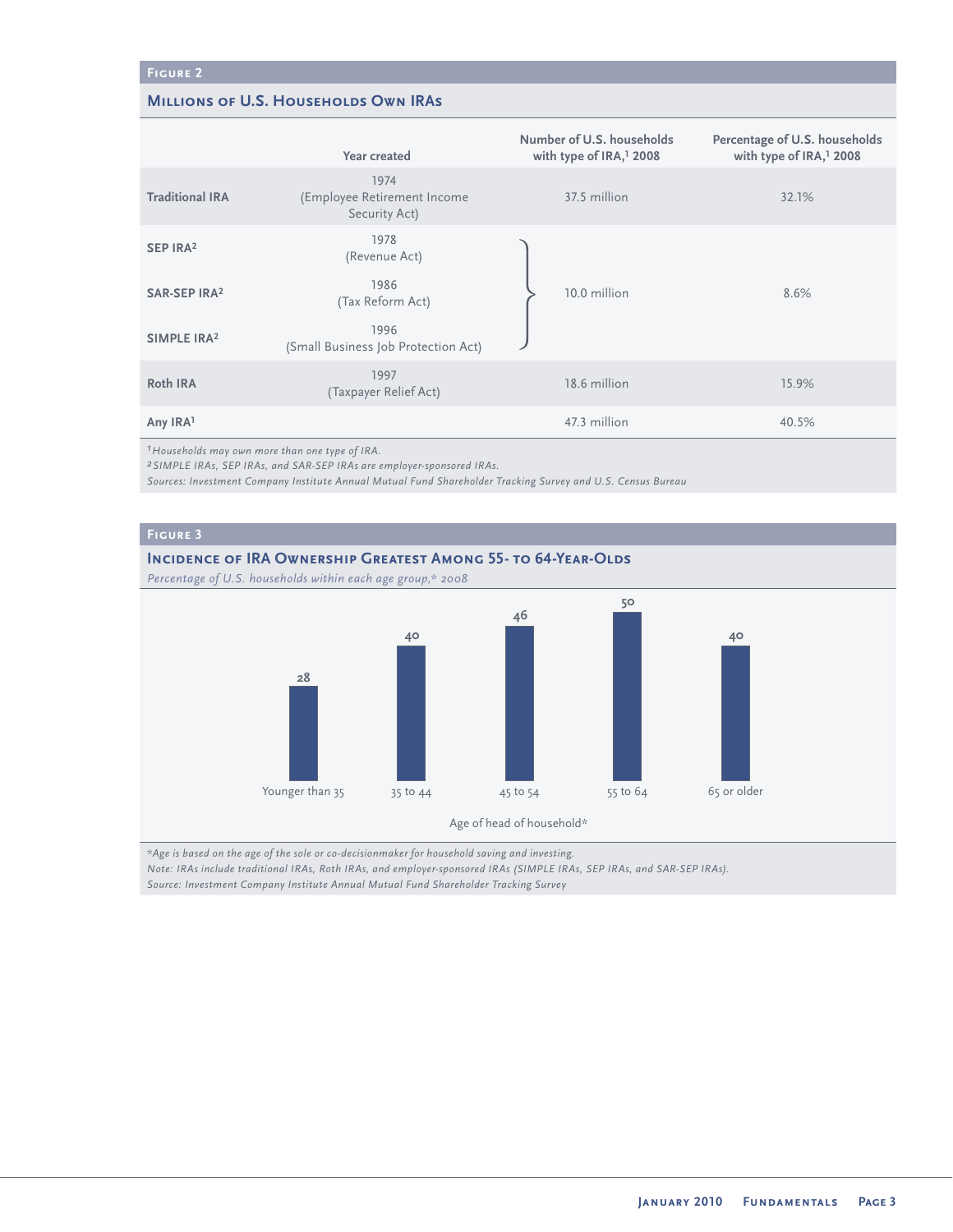

*1Age is based on the age of the sole or co-decisionmaker for household saving and investing.*

*2 IRAs include traditional IRAs, Roth IRAs, and employer-sponsored IRAs (SIMPLE IRAs, SEP IRAs, and SAR-SEP IRAs).*

*3The percentage of all households in each age group is based on ICI survey data and is weighted to match the U.S. Census Bureau's Current Population Survey. Sources: Investment Company Institute Annual Mutual Fund Shareholder Tracking Survey and U.S. Census Bureau*

#### **Figure 5**

#### **IRA Ownership Incidence Increases with Household Income**

*Percentage of U.S. households within each income group,\* 2008*



*\*Total reported is household income before taxes in 2007.*

*Note: IRAs include traditional IRAs, Roth IRAs, and employer-sponsored IRAs (SIMPLE IRAs, SEP IRAs, and SAR-SEP IRAs).*

*Source: Investment Company Institute Annual Mutual Fund Shareholder Tracking Survey*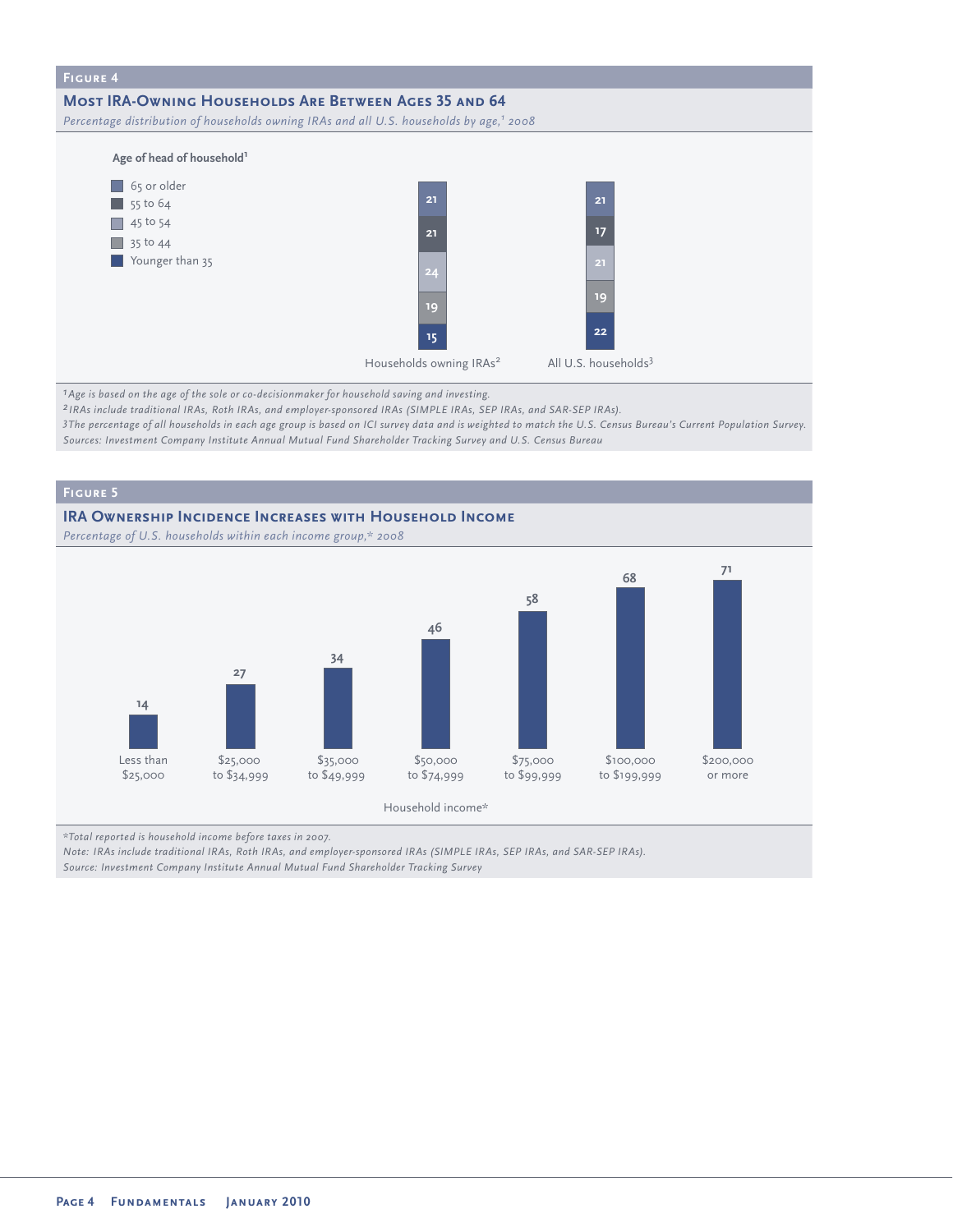#### **Figure 6**

#### **Most IRA-Owning Households Have Moderate Incomes**

*Percentage distribution of households owning IRAs and all U.S. households by household income,1 2008*



*1Total reported is household income before taxes in 2007.*

*2 IRAs include traditional IRAs, Roth IRAs, and employer-sponsored IRAs (SIMPLE IRAs, SEP IRAs, and SAR-SEP IRAs).*

*3The percentage of all households in each income group is based on ICI survey data and is weighted to match the U.S. Census Bureau's Current Population Survey.*

*Sources: Investment Company Institute Annual Mutual Fund Shareholder Tracking Survey and U.S. Census Bureau*

## **Figure 7**

#### **IRA Owners Are Typically Middle-Aged, Married, and Employed**

*Characteristics of U.S. households by ownership of IRAs,<sup>1</sup> 2008* 

|                                                                    | Households<br>owning IRAs <sup>1</sup> | Households<br>not owning IRAs |
|--------------------------------------------------------------------|----------------------------------------|-------------------------------|
| Median per household                                               |                                        |                               |
| Age of household sole or co-decisionmaker for saving and investing | 51 years                               | 47 years                      |
| Household income <sup>2</sup>                                      | \$75,000                               | \$35,000                      |
| Household financial assets <sup>3</sup>                            | \$200,000                              | \$32,000                      |
| Household financial assets in IRAs                                 | \$40,000                               | N/A                           |
| Share of household financial assets in IRAs                        | 29%                                    | N/A                           |
|                                                                    |                                        |                               |
| Percentage of households                                           |                                        |                               |
| Household sole or co-decisionmaker for saving and investing:       |                                        |                               |
| Married or living with a partner                                   | 73                                     | 54                            |
| College or postgraduate degree                                     | 44                                     | 20                            |
| Employed full- or part-time                                        | 72                                     | 58                            |
| Retired from lifetime occupation                                   | 28                                     | 25                            |
| Household has DC account or DB plan coverage (total)               | 78                                     | 49                            |
| DC retirement plan account                                         | 69                                     | 40                            |
| DB plan coverage                                                   | 40                                     | 24                            |

*1IRAs include traditional IRAs, Roth IRAs, and employer-sponsored IRAs (SIMPLE IRAs, SEP IRAs, and SAR-SEP IRAs).*

*2Total reported is household income before taxes in 2007.*

*3Household financial assets include assets in employer-sponsored retirement plans, but exclude the household's primary residence.*

*N/A = not applicable* 

*Sources: Investment Company Institute Annual Mutual Fund Shareholder Tracking Survey and Investment Company Institute IRA Owners Survey*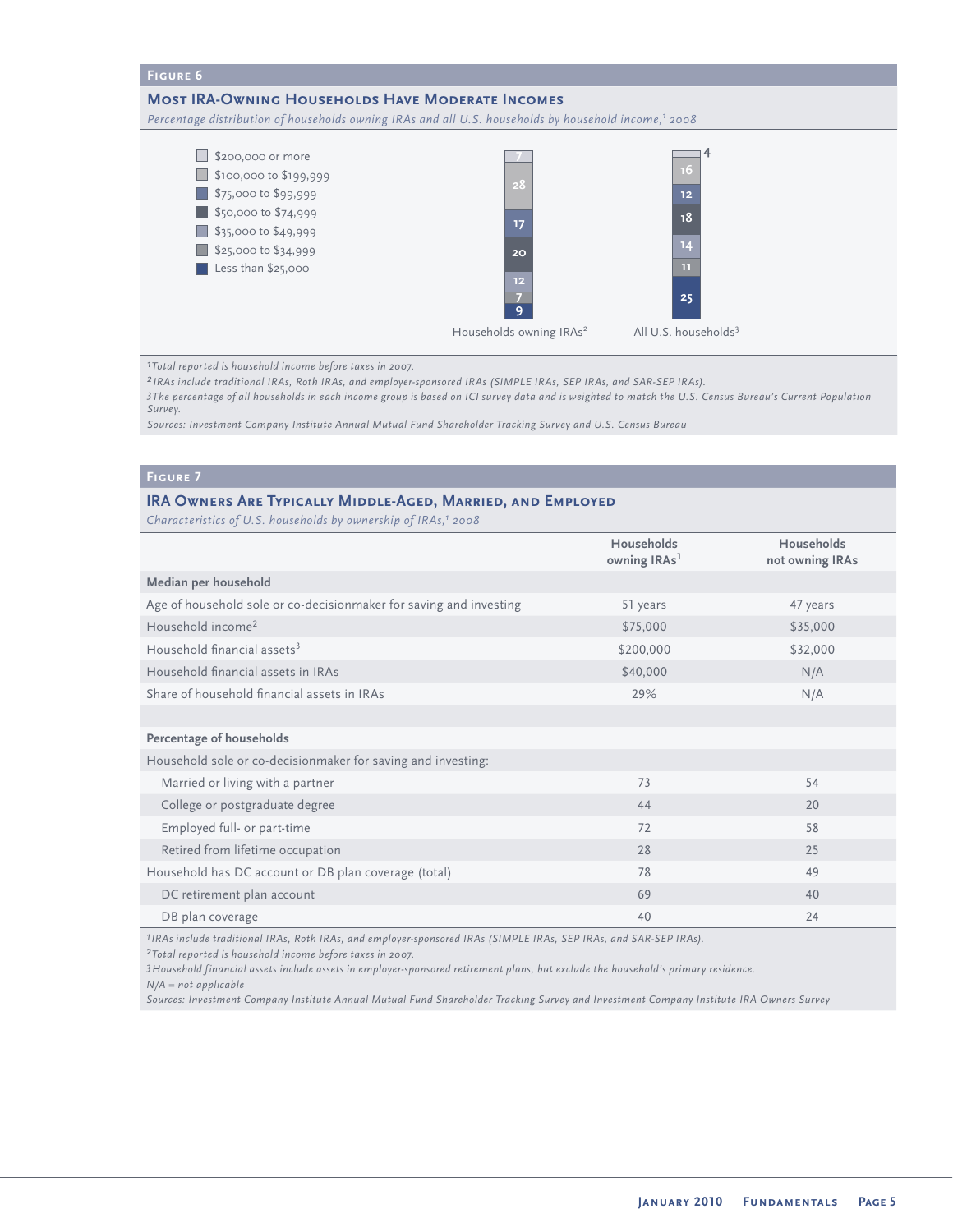

*\*IRAs include traditional IRAs, Roth IRAs, and employer-sponsored IRAs (SIMPLE IRAs, SEP IRAs, and SAR-SEP IRAs). Source: Investment Company Institute IRA Owners Survey* 

# **Figure 9**

#### **Rollovers Are Often a Source of Assets for Traditional IRAs**

| Households with traditional IRAs that include rollovers<br>(percentage of U.S. households owning traditional IRAs, 2008)         |    |  |
|----------------------------------------------------------------------------------------------------------------------------------|----|--|
| Traditional IRA includes rollover                                                                                                | 52 |  |
| Traditional IRA does not include rollover                                                                                        | 48 |  |
|                                                                                                                                  |    |  |
| <b>Traditional IRA rollover activity</b><br>(percentage of U.S. households owning traditional IRAs that include rollovers, 2008) |    |  |
| Traditional IRA rollover(s) due to:*                                                                                             |    |  |
| Job change, layoff, or termination                                                                                               | 70 |  |
| Retirement                                                                                                                       | 29 |  |
| Other                                                                                                                            | 11 |  |
|                                                                                                                                  |    |  |
| Amount of most recent traditional IRA rollover:                                                                                  |    |  |
| All assets in employer-sponsored retirement plan were rolled over                                                                | 86 |  |
| Some assets in employer-sponsored retirement plan were rolled over                                                               | 14 |  |
|                                                                                                                                  |    |  |
| Contributions to traditional IRA other than rollover:                                                                            |    |  |
| Have made contribution other than rollover                                                                                       | 56 |  |
| Have never made contribution in addition to rollover                                                                             | 44 |  |
| *Multiple responses are included.<br>Source: Investment Company Institute IRA Owners Survey                                      |    |  |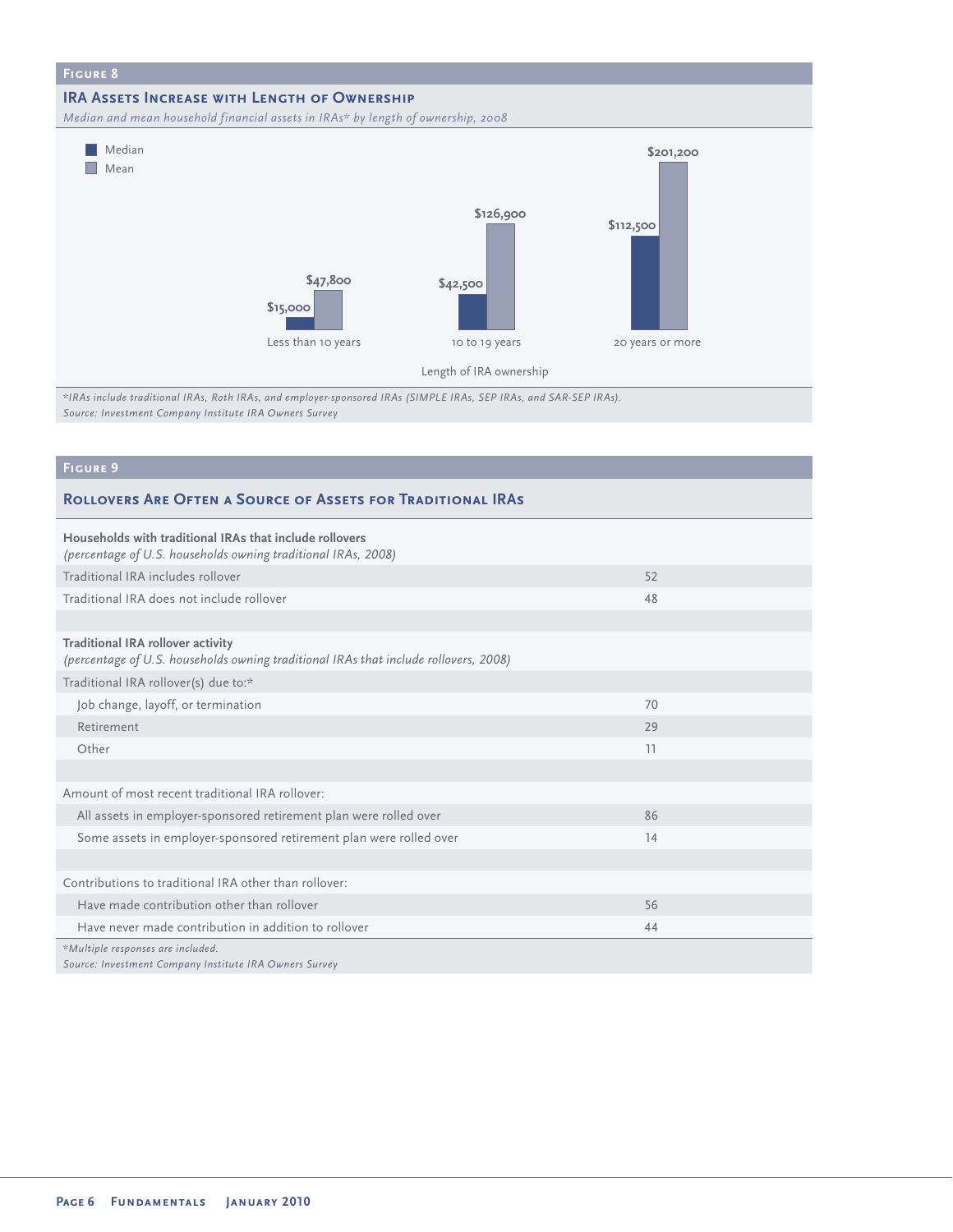#### **Figure 10**

#### **Traditional IRAs Preserve Assets from Employer-Sponsored Retirement Plans**

*Traditional IRA assets by employer-sponsored retirement plan rollover activity, 2008*

|                                         | <b>Traditional IRA includes rollover</b><br>from employer-sponsored<br>retirement plan <sup>1</sup> | Traditional IRA does not include rollover<br>from employer-sponsored<br>retirement plan <sup>2</sup> |
|-----------------------------------------|-----------------------------------------------------------------------------------------------------|------------------------------------------------------------------------------------------------------|
| <b>Traditional IRA assets</b>           |                                                                                                     |                                                                                                      |
| Mean                                    | \$149,500                                                                                           | \$92,900                                                                                             |
| Median                                  | \$62,500                                                                                            | \$30,000                                                                                             |
|                                         |                                                                                                     |                                                                                                      |
| Household financial assets <sup>3</sup> |                                                                                                     |                                                                                                      |
| Mean                                    | \$374,600                                                                                           | \$363,900                                                                                            |
| Median                                  | \$250,000                                                                                           | \$250,000                                                                                            |

*1Fifty-two percent of households owning traditional IRAs have traditional IRAs that include rollovers from employer-sponsored retirement plans.*

*2Forty-eight percent of households owning traditional IRAs have traditional IRAs that do not include rollovers from employer-sponsored retirement plans. 3Household financial assets include assets in employer-sponsored retirement plans, but exclude the household's primary residence. Source: Investment Company Institute IRA Owners Survey* 

#### **Figure 11**



*Note: Employer-sponsored IRAs include SIMPLE IRAs, SEP IRAs, and SAR-SEP IRAs.*

*Sources: Investment Company Institute Annual Mutual Fund Shareholder Tracking Survey and Investment Company Institute IRA Owners Survey*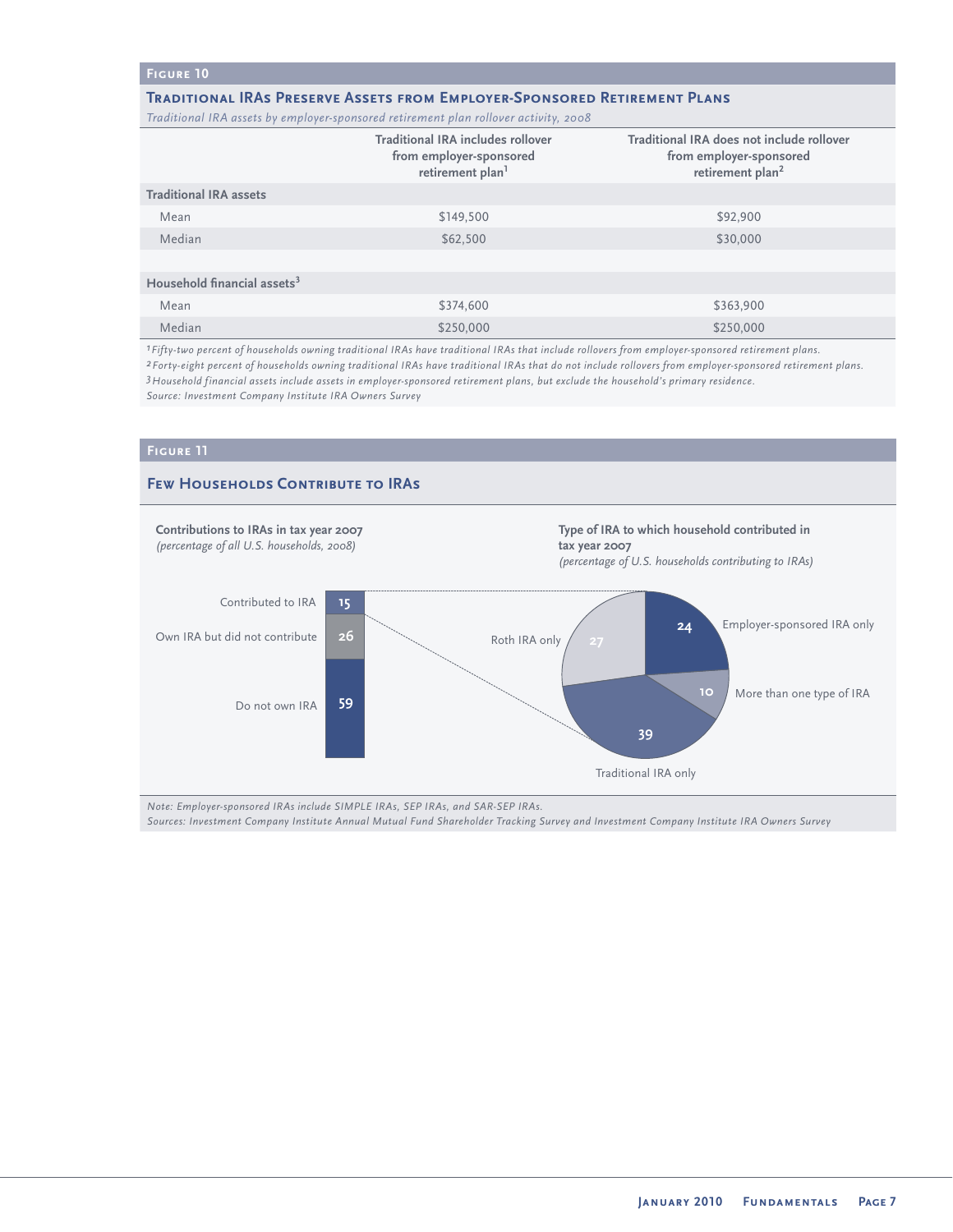

*1Households may hold more than one type of IRA. Contribution activity reported is for type of IRA indicated. Some of these households may have been ineligible to make contributions.*

*2 IRAs include traditional IRAs, Roth IRAs, and employer-sponsored IRAs (SIMPLE IRAs, SEP IRAs, and SAR-SEP IRAs).*

*3Employer-sponsored IRAs include SIMPLE IRAs, SEP IRAs, and SAR-SEP IRAs.*

*Source: Investment Company Institute IRA Owners Survey*

#### **Figure 13**





*\*After 2008, traditional IRA contributions are indexed for inflation in \$500 increments. IRA catch-up contributions are not indexed for inflation. Source: ICI summary of U.S. Internal Revenue Code*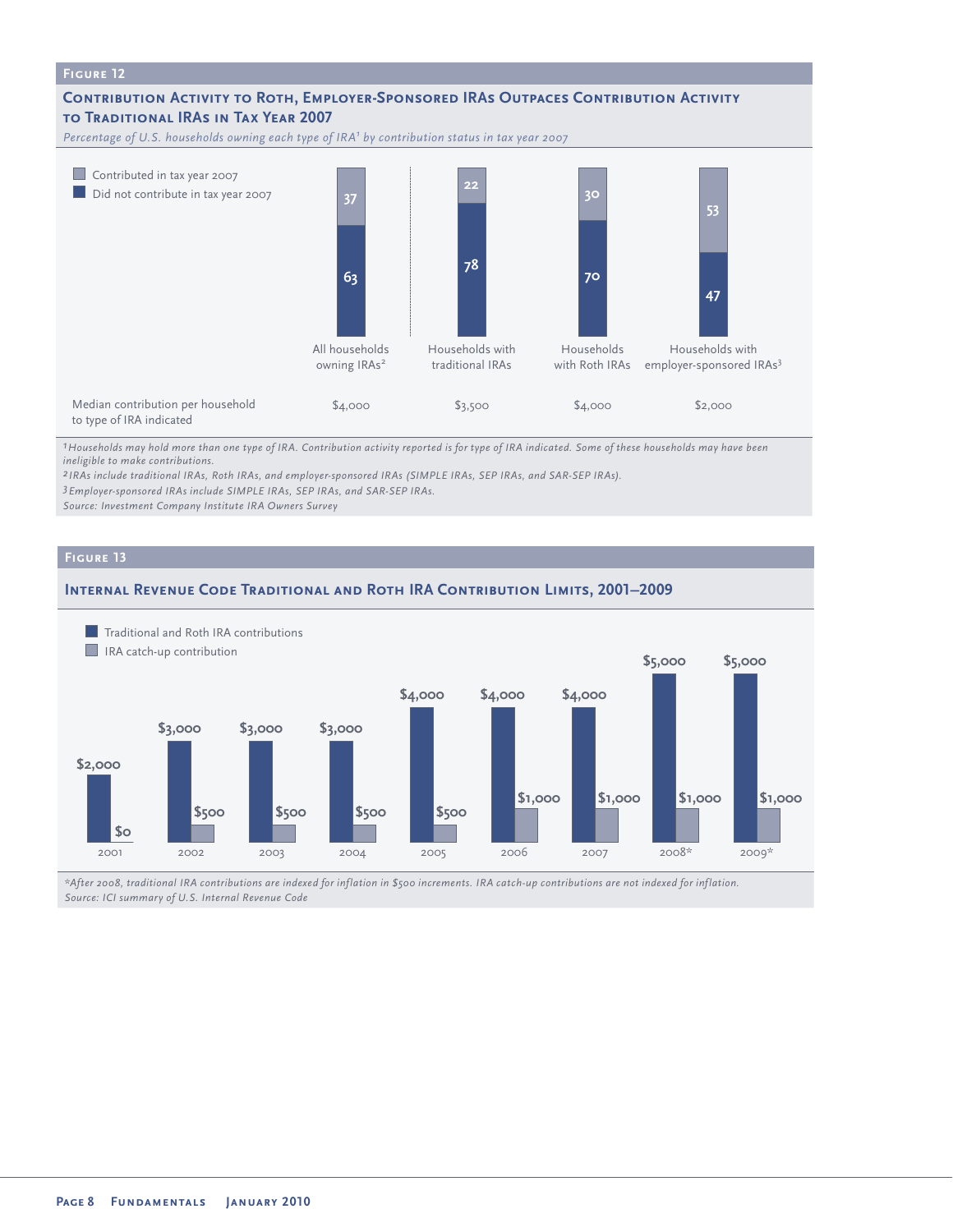

*Note: Catch-up contribution activity is identified if an individual's contribution is greater than the \$4,000 limit in tax year 2007. Sources: Investment Company Institute Annual Mutual Fund Shareholder Tracking Survey and Investment Company Institute IRA Owners Survey*

#### **Figure 15**

#### **Withdrawals from Traditional IRAs Are Infrequent**



*1The household was considered retired if either the head of household or spouse responded affirmatively to "are you retired from your lifetime occupation?" 2Households that closed and no longer owned traditional IRAs were not included. Source: Investment Company Institute IRA Owners Survey*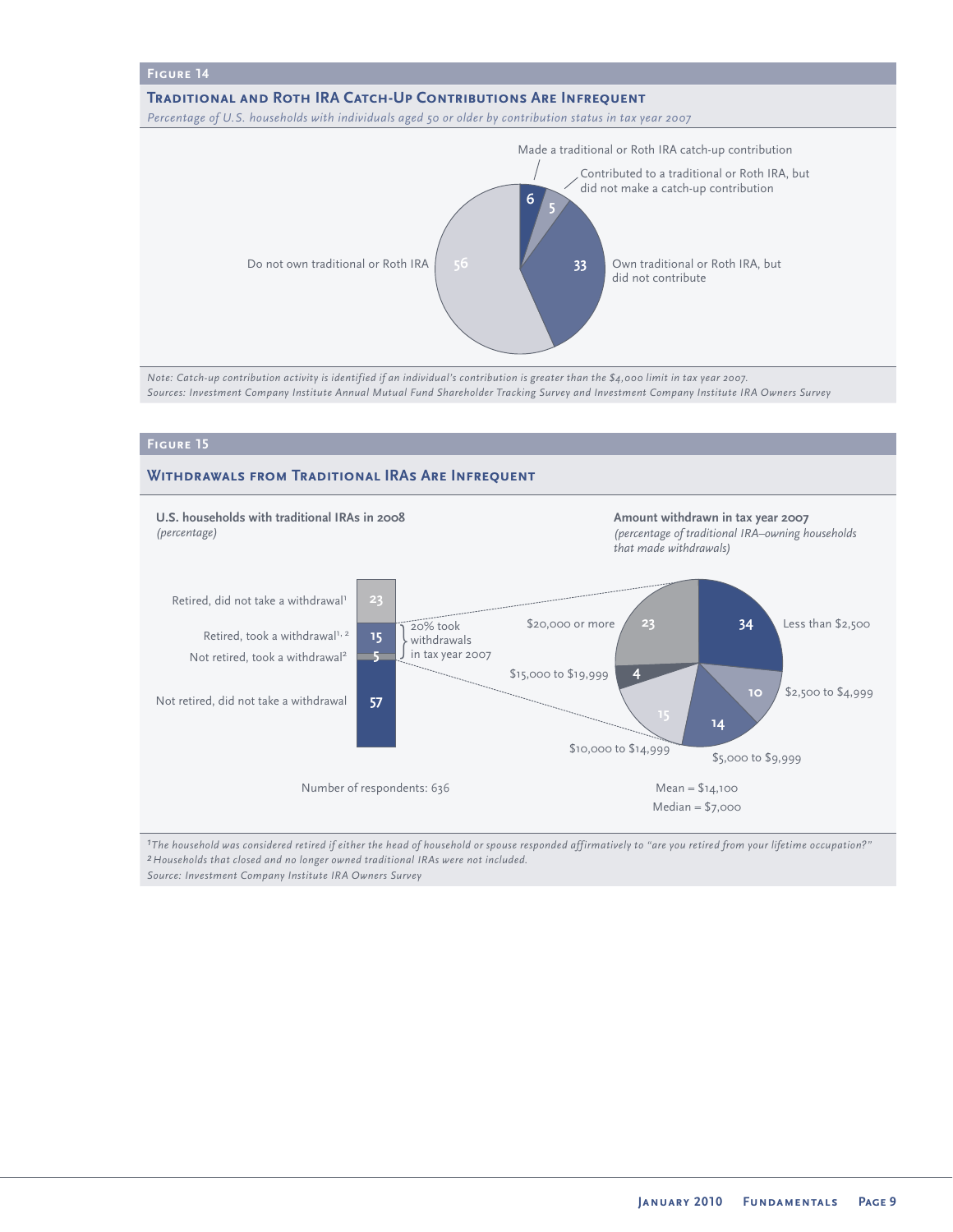# **Figure 16**

#### **Most Traditional IRA–Owning Households That Take Withdrawals Are Headed by Individuals Aged 70 or Older**

*Percentage of traditional IRA–owning households, 2007 and 2008*

|                                                                                                                      | <b>Traditional IRA-owning households</b> |                |
|----------------------------------------------------------------------------------------------------------------------|------------------------------------------|----------------|
|                                                                                                                      | 2007                                     | 2008           |
| Age of head of household*<br>(percentage of U.S. households owning traditional IRAs)                                 |                                          |                |
| Younger than 59                                                                                                      | 64                                       | 62             |
| 59 to 69                                                                                                             | 20                                       | 22             |
| 70 or older                                                                                                          | 16                                       | 16             |
|                                                                                                                      |                                          |                |
| Traditional IRA withdrawal activity by age*<br>(percentage of U.S. households owning traditional IRAs)               |                                          |                |
| Younger than 59, did not take a withdrawal                                                                           | 61                                       | 59             |
| Younger than 59, took a withdrawal                                                                                   | $\overline{3}$                           | $\overline{4}$ |
| Aged 59 to 69, did not take a withdrawal                                                                             | 15                                       | 17             |
| Aged 59 to 69, took a withdrawal                                                                                     | 6                                        | 5              |
| Aged 70 or older, did not take a withdrawal                                                                          | 6                                        | $\overline{4}$ |
| Aged 70 or older, took a withdrawal                                                                                  | $\overline{9}$                           | 11             |
|                                                                                                                      |                                          |                |
| Memo:<br>Percentage of traditional IRA-owning households with withdrawals                                            | 18                                       | 20             |
|                                                                                                                      |                                          |                |
| Incidence of withdrawal activity by age*<br>(percentage of traditional IRA-owning households by age*)                |                                          |                |
| Younger than 59                                                                                                      | $\overline{4}$                           | 6              |
| 59 to 69                                                                                                             | 27                                       | 24             |
| 70 or older                                                                                                          | 59                                       | 73             |
|                                                                                                                      |                                          |                |
| Age composition of households with withdrawals<br>(percentage of traditional IRA-owning households with withdrawals) |                                          |                |
| Younger than 59                                                                                                      | 16                                       | 18             |
| 59 to 69                                                                                                             | 31                                       | 26             |
| 70 or older                                                                                                          | 53                                       | 56             |

**\****Age is based on the age of the sole or co-decisionmaker for household saving and investing.*

*Note: For traditional IRA–owning households in 2007, figure reports tax year 2006 withdrawal activity. For traditional IRA–owning households in 2008, figure reports tax year 2007 withdrawal activity.*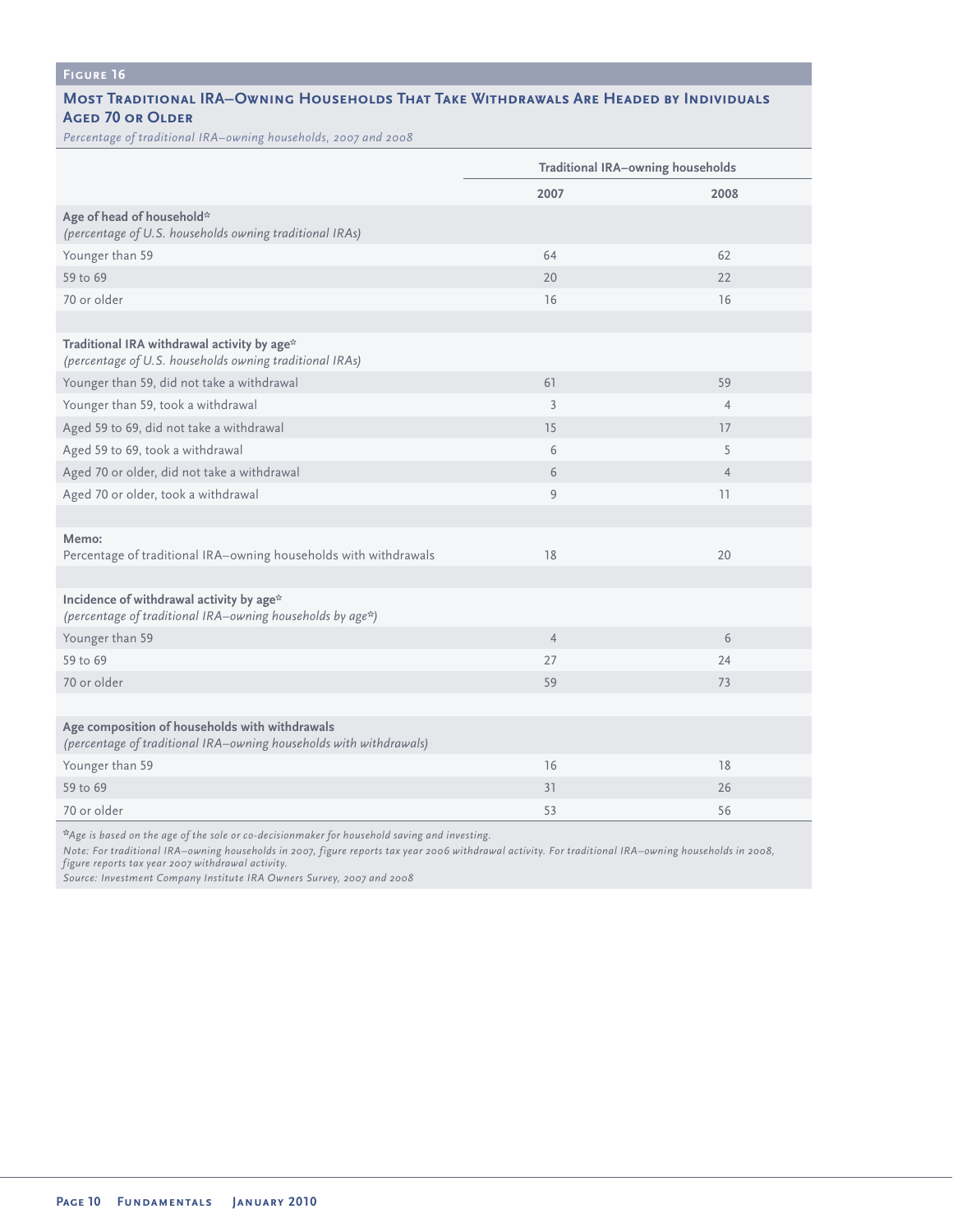

*Source: Investment Company Institute IRA Owners Survey* 

#### **The Majority of Households Consult with a Professional Financial Adviser to Determine the Amount of Traditional IRA Withdrawals**

*Percentage of traditional IRA–owning households that made a withdrawal in tax year 2007* 



*Note: Multiple responses are included.*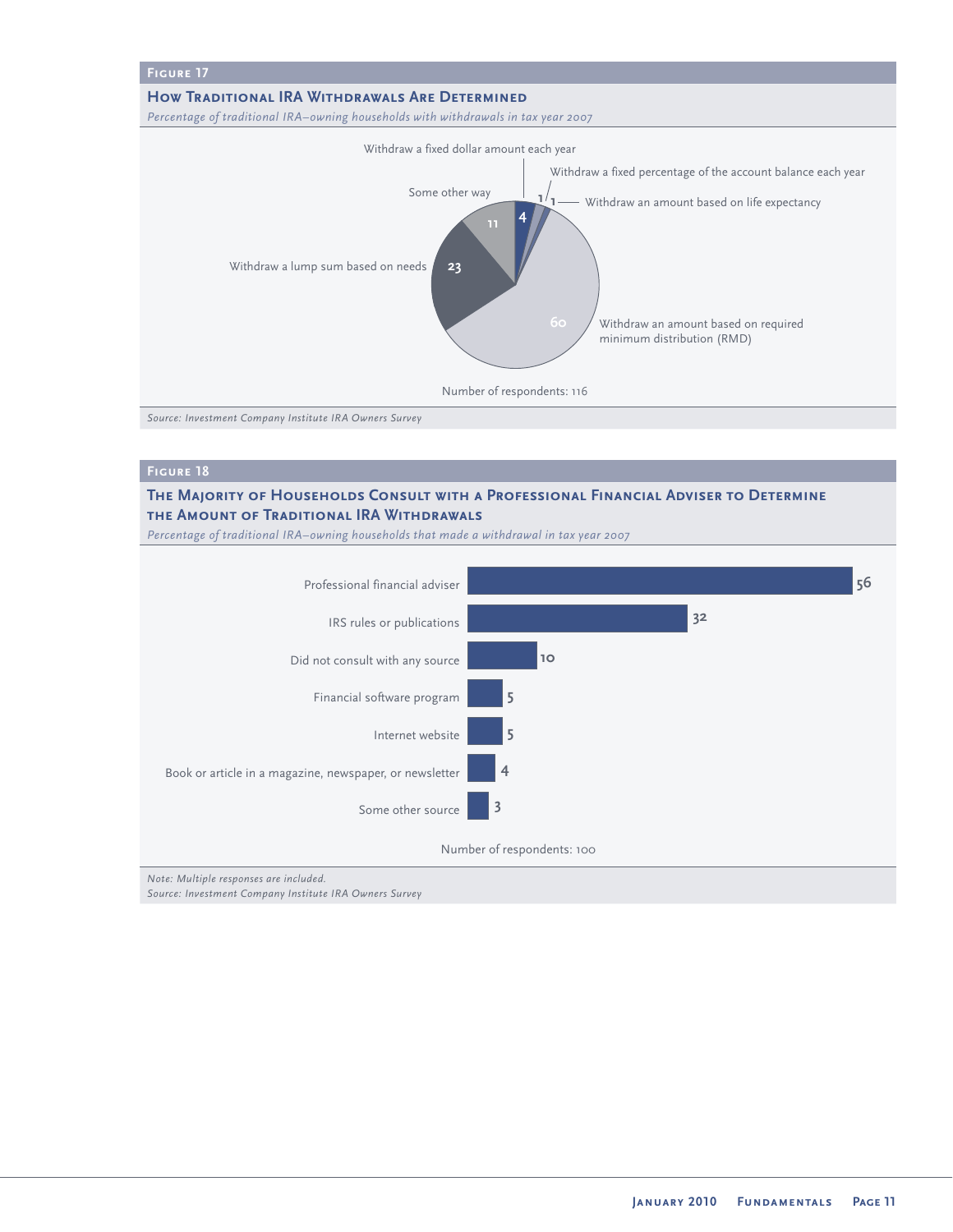# **Figure 19**

#### **Traditional IRA Withdrawals Often Used to Pay for Living Expenses**

*Percentage of traditional IRA–owning households<sup>1</sup> in which either the head of household or spouse is retired, 2008* 

| Purpose of traditional IRA withdrawal in retirement <sup>2</sup> |    |  |
|------------------------------------------------------------------|----|--|
| Took withdrawals to pay for living expenses                      | 52 |  |
| Spent it on a car, boat, or big-ticket item other than a home    | 4  |  |
| Used it for an emergency, such as a healthcare expense           | 6  |  |
| Used it for home purchase, repair, or remodeling                 | 14 |  |
| Reinvested or saved it in another account <sup>3</sup>           | 28 |  |
| Some other purpose                                               | 9  |  |
|                                                                  |    |  |
| Number of respondents                                            | 97 |  |

*1The base of respondents includes the 15 percent of traditional IRA–owning households who were retired and took withdrawals reported in Figure 15. 2Multiple responses are included.*

*3Among the 28 percent of households that reported reinvesting or saving in another account, 85 percent reported withdrawing the amount based on RMD. Source: Investment Company Institute IRA Owners Survey* 

#### **Figure 20**

#### **Likelihood of Withdrawing from Traditional IRA Before Age 70½**

*Percentage of traditional IRA–owning households that did not take a withdrawal in tax year 2007*

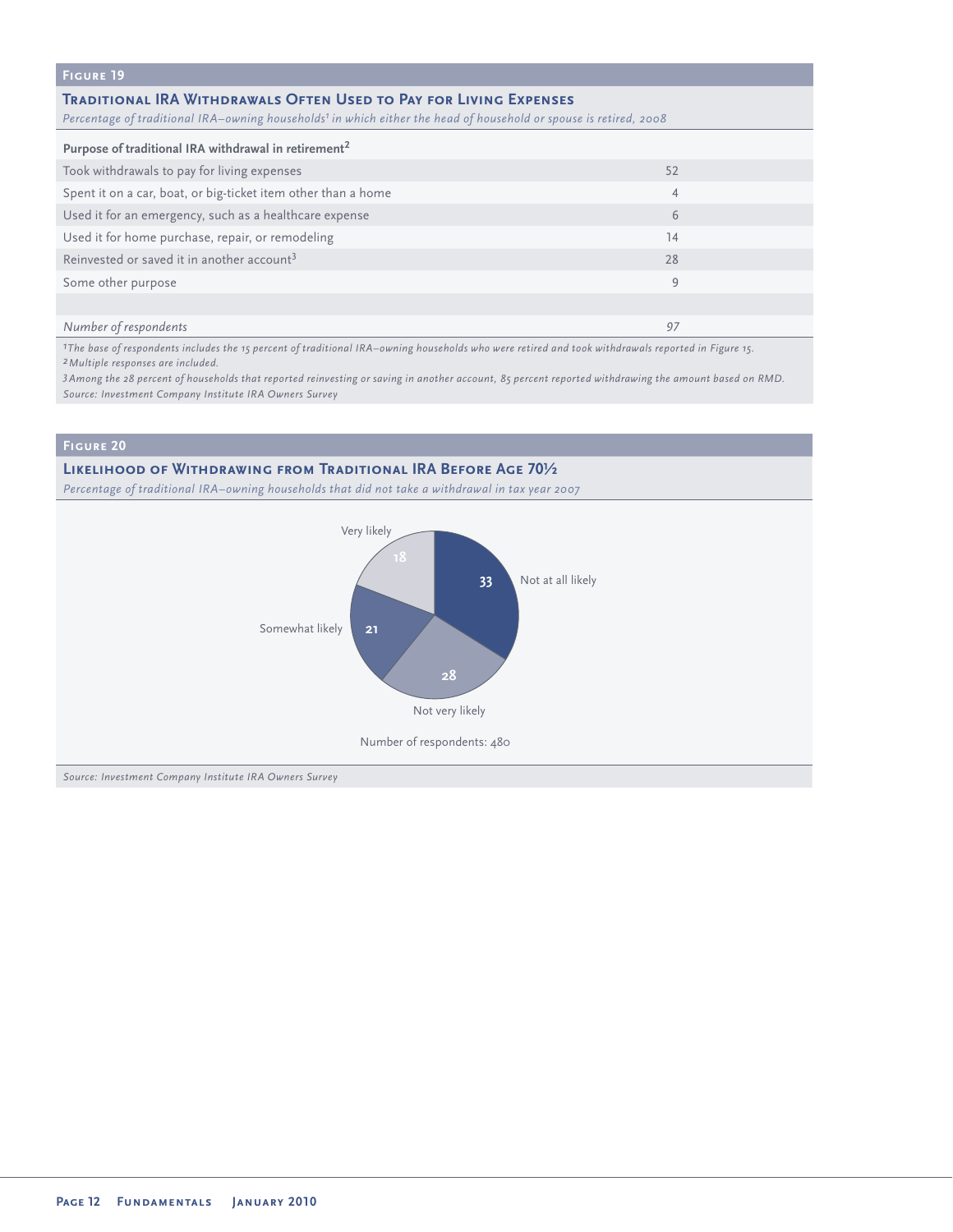#### **Figure 21**

#### **Expected Role of Traditional IRA Withdrawals in Retirement**

Percentage of traditional IRA-owning households,<sup>1</sup> excluding retiree households with withdrawals, 2008

| Plan for future traditional IRA withdrawals in retirement <sup>2</sup> |     |  |
|------------------------------------------------------------------------|-----|--|
| Take withdrawals to pay for living expenses                            | 64  |  |
| To spend it on a car, boat, or big-ticket item other than a home       | 12  |  |
| To use it for an emergency, such as a healthcare expense               | 52  |  |
| To use it for home purchase, repair, or remodeling                     | 23  |  |
| To reinvest or save it in another account                              | 47  |  |
| Some other plan                                                        | 11  |  |
|                                                                        |     |  |
| Primary plan for future traditional IRA withdrawals in retirement      |     |  |
| Take withdrawals to pay for living expenses                            | 58  |  |
| To spend it on a car, boat, or big-ticket item other than a home       | 3   |  |
| To use it for an emergency, such as a healthcare expense               | 14  |  |
| To use it for home purchase, repair, or remodeling                     | 6   |  |
| To reinvest or save it in another account                              | 15  |  |
| Some other plan                                                        | 5   |  |
|                                                                        |     |  |
| Number of respondents                                                  | 539 |  |

*1The base of respondents includes the 23 percent of traditional IRA–owning households who were retired but did not take withdrawals (who were asked about their future plans), the 5 percent of nonretired households that took withdrawals, and the 57 percent of nonretired households that did not take withdrawals reported in Figure 15.*

*2Multiple responses are included.*

*Source: Investment Company Institute IRA Owners Survey* 

#### **Figure 22**

# **Expected Plans for Roth IRA Withdrawals in Retirement** *Percentage of Roth IRA–owning households,1 2008* **Plan for future Roth IRA withdrawals in retirement<sup>2</sup>** Take withdrawals to pay for living expenses 67 and 10 minutes for the control of the control of the control of the control of the control of the control of the control of the control of the control of the control of the co To spend it on a car, boat, or big-ticket item other than a home 11 minutes of the 11 minutes of the 11 minutes of  $11$ To use it for an emergency, such as a healthcare expense 55  $\sim$  55  $\sim$  55  $\sim$  55 To use it for home purchase, repair, or remodeling 19 and 19 and 19 and 19 and 19 and 19 and 19 and 19 and 19 and 19 and 19 and 19 and 19 and 19 and 19 and 19 and 19 and 19 and 19 and 19 and 19 and 19 and 19 and 19 and 19 To reinvest or save it in another account 41 Some other plan 8 and 8 and 8 and 8 and 8 and 8 and 8 and 8 and 8 and 8 and 8 and 8 and 8 and 8 and 8 and 8 and 8 and 8 and 8 and 8 and 8 and 8 and 8 and 8 and 8 and 8 and 8 and 8 and 8 and 8 and 8 and 8 and 8 and 8 and 8 **Primary plan for future Roth IRA withdrawals in retirement** Take withdrawals to pay for living expenses 67 and 100 minutes for the control of the control of the control of the control of the control of the control of the control of the control of the control of the control of the c To spend it on a car, boat, or big-ticket item other than a home 1 To use it for an emergency, such as a healthcare expense 13 and 13 and 13 and 13 and 13 and 13 and 13 and 13 and 13 and 13 and 13 and 13 and 13 and 13 and 13 and 13 and 13 and 13 and 13 and 13 and 13 and 13 and 13 and 13 a To use it for home purchase, repair, or remodeling 2 2 To reinvest or save it in another account 11 Some other plan 5 Some of the United States and the United States and the United States and States and States and States and States and States and States and States and States and States and States and States and States an

*Number of respondents 310*

*1The base of respondents includes the 24 percent of Roth IRA–owning households who were retired but did not take withdrawals (who were asked about their future plans), the 2 percent of nonretired households that took withdrawals, and the 73 percent of nonretired households that did not take withdrawals. 2Multiple responses are included.*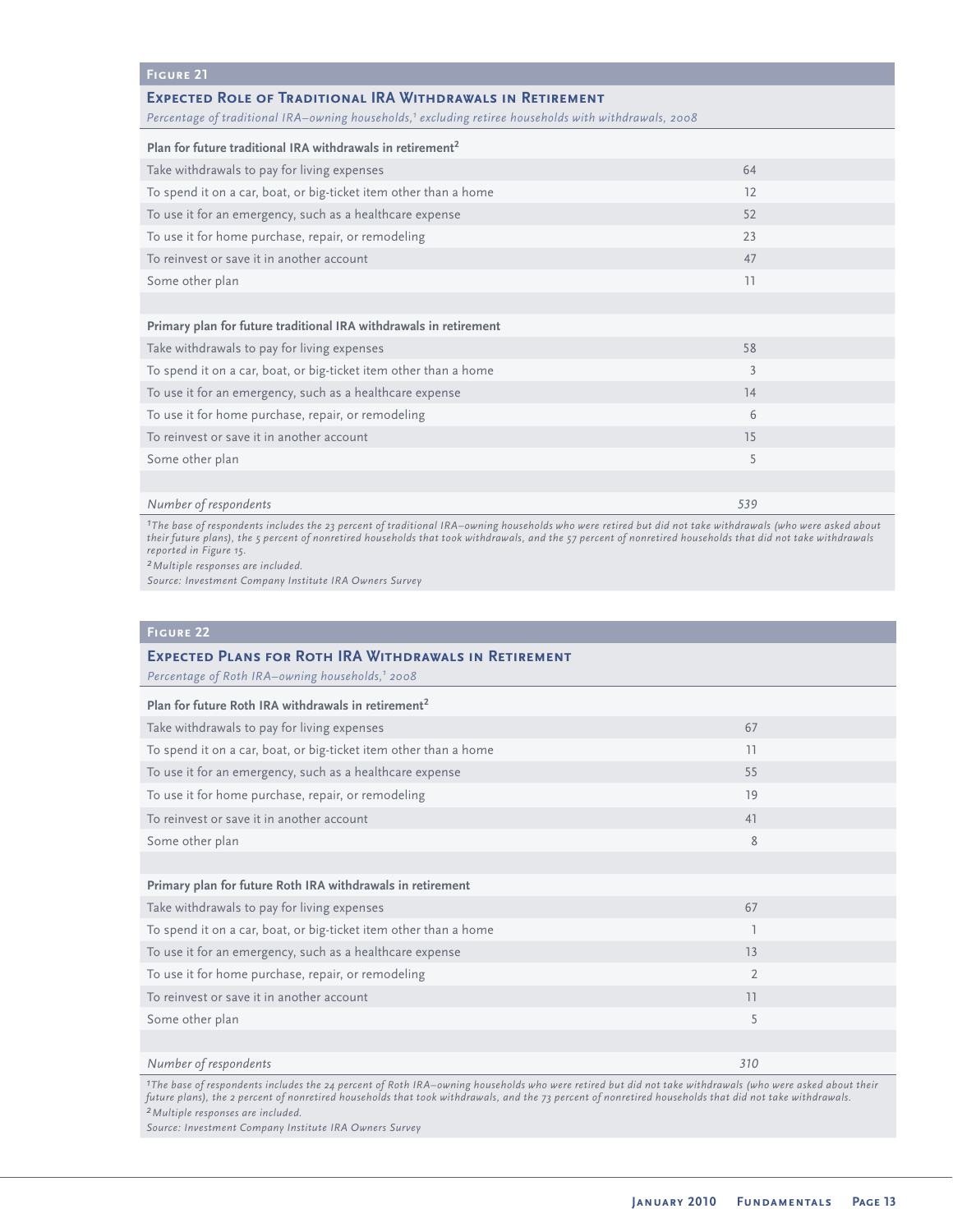#### **U.S. Households Owning IRAs, 2000–2008**

|      | Number of U.S. households<br>(millions) |                                   |                     | Share of U.S. households<br>(percent)                   |                     |                            |                     |                                                         |
|------|-----------------------------------------|-----------------------------------|---------------------|---------------------------------------------------------|---------------------|----------------------------|---------------------|---------------------------------------------------------|
|      | Any type<br>of IRA1                     | <b>Traditional</b><br><b>IRAs</b> | Roth<br><b>IRAs</b> | Employer-<br>sponsored<br>IRA <sub>s</sub> <sup>2</sup> | Any type<br>of IRA1 | Traditional<br><b>IRAs</b> | Roth<br><b>IRAs</b> | Employer-<br>sponsored<br>IRA <sub>s</sub> <sup>2</sup> |
| 2000 | 38.0                                    | 30.5                              | 9.8                 | 7.2                                                     | 35.7%               | 28.7%                      | 9.2%                | 6.8%                                                    |
| 2001 | 39.2                                    | 31.3                              | 10.6                | 8.7                                                     | 36.2                | 28.9                       | 9.8                 | 8.0                                                     |
| 2002 | 38.0                                    | 30.8                              | 11.8                | 8.4                                                     | 34.8                | 28.2                       | 10.8                | 7.7                                                     |
| 2003 | 40.8                                    | 32.9                              | 13.9                | 8.3                                                     | 36.7                | 29.6                       | 12.5                | 7.5                                                     |
| 2004 | 40.9                                    | 33.2                              | 13.0                | 9.0                                                     | 36.5                | 29.6                       | 11.6                | 8.0                                                     |
| 2005 | 43.0                                    | 34.0                              | 14.5                | 8.4                                                     | 37.9                | 30.0                       | 12.8                | 7.4                                                     |
| 2006 | 43.8                                    | 36.3                              | 15.3                | 8.8                                                     | 38.3                | 31.7                       | 13.4                | 7.7                                                     |
| 2007 | 46.2                                    | 37.7                              | 17.3                | 9.2                                                     | 39.8                | 32.5                       | 14.9                | 7.9                                                     |
| 2008 | 47.3                                    | 37.5                              | 18.6                | 10.0                                                    | 40.5                | 32.1                       | 15.9                | 8.6                                                     |

*1IRA ownership excludes ownership of Coverdell Education Savings Accounts, which were called Education IRAs before July 2001.*

*2Employer-sponsored IRAs include SIMPLE IRAs, SEP IRAs, and SAR-SEP IRAs.*

*Sources: Investment Company Institute Annual Mutual Fund Shareholder Tracking Survey (2000 through 2008) and U.S. Census Bureau*

#### **Figure A2**

#### **U.S. Households Owning Traditional, Roth, and Employer-Sponsored IRAs by Age**

*Percentage of U.S. households within each age group,<sup>1</sup> 2008* 



*1Age is based on the age of the sole or co-decisionmaker for household saving and investing.*

*2Employer-sponsored IRAs include SIMPLE IRAs, SEP IRAs, and SAR-SEP IRAs.*

*Source: Investment Company Institute Annual Mutual Fund Shareholder Tracking Survey*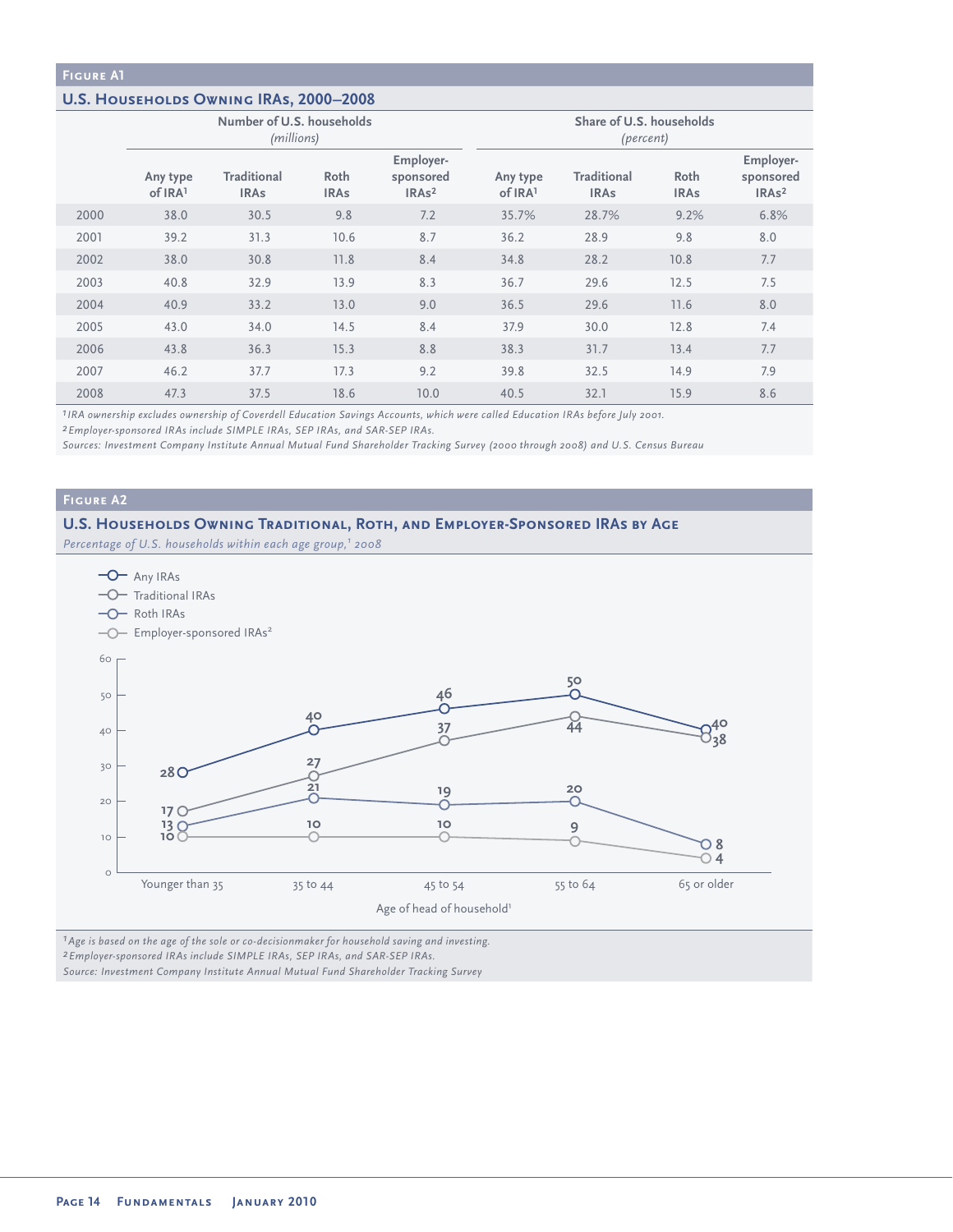**U.S. Households Owning Traditional, Roth, and Employer-Sponsored IRAs by Household Income** *Percentage of U.S. households within each income group,<sup>1</sup> 2008* 



*1Total reported is household income before taxes in 2007.*

*2Employer-sponsored IRAs include SIMPLE IRAs, SEP IRAs, and SAR-SEP IRAs.*

*Source: Investment Company Institute Annual Mutual Fund Shareholder Tracking Survey* 



*\*Generation is based on the age of the sole or co-decisionmaker for household saving and investing. Note: IRAs include traditional IRAs, Roth IRAs, and employer-sponsored IRAs (SIMPLE IRAs, SEP IRAs, and SAR-SEP IRAs). Source: Investment Company Institute Annual Mutual Fund Shareholder Tracking Survey*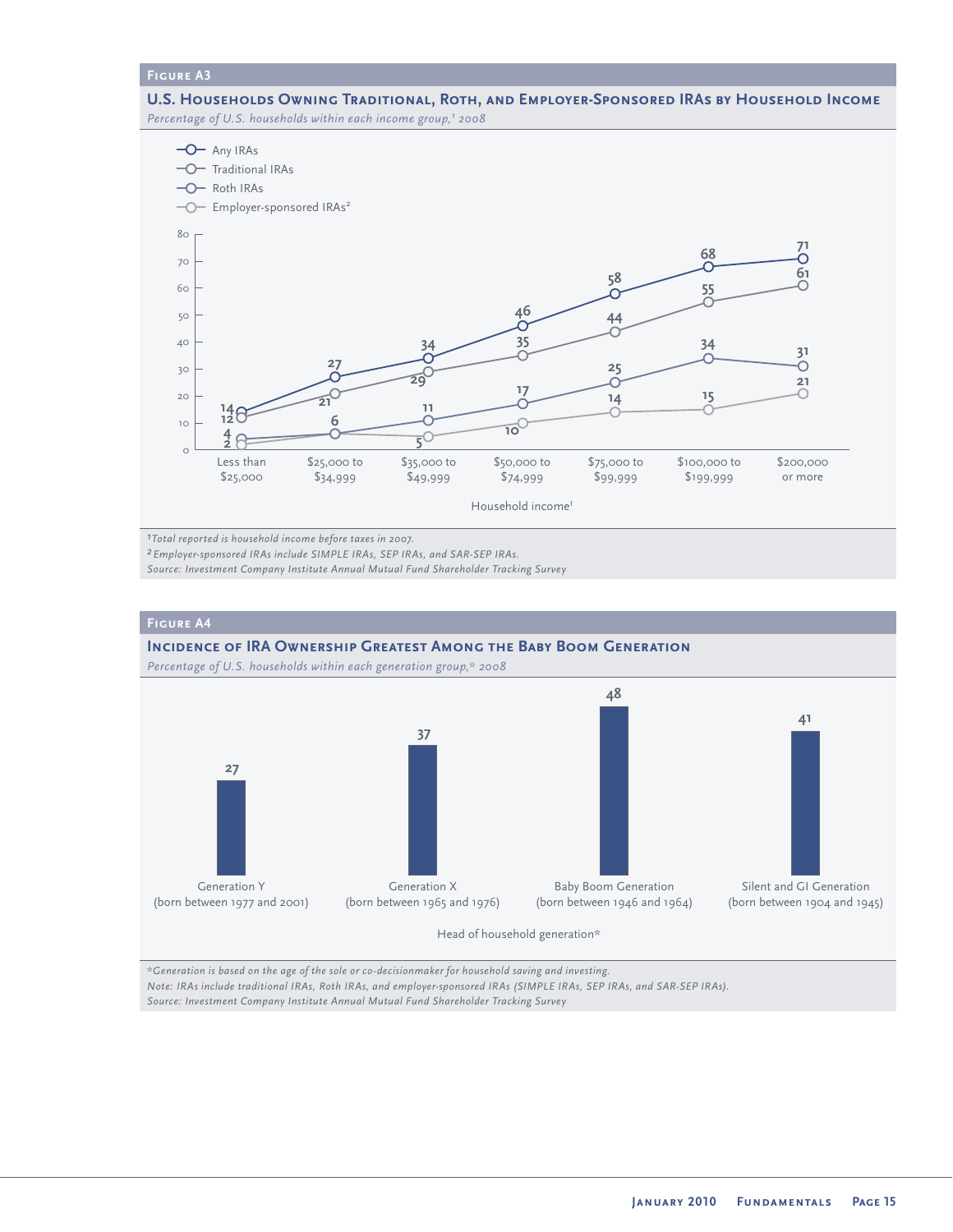

*1Generation is based on the age of the sole or co-decisionmaker for household saving and investing. 2 IRAs include traditional IRAs, Roth IRAs, and employer-sponsored IRAs (SIMPLE IRAs, SEP IRAs, and SAR-SEP IRAs). Sources: Investment Company Institute Annual Mutual Fund Shareholder Tracking Survey and U.S. Census Bureau* 

#### **Figure A6**

#### **U.S. Households Owning Traditional, Roth, and Employer-Sponsored IRAs by Generation**

*Percentage of U.S. households within each generation,1 2008* 



*2Employer-sponsored IRAs include SIMPLE IRAs, SEP IRAs, and SAR-SEP IRAs.*

*Source: Investment Company Institute Annual Mutual Fund Shareholder Tracking Survey*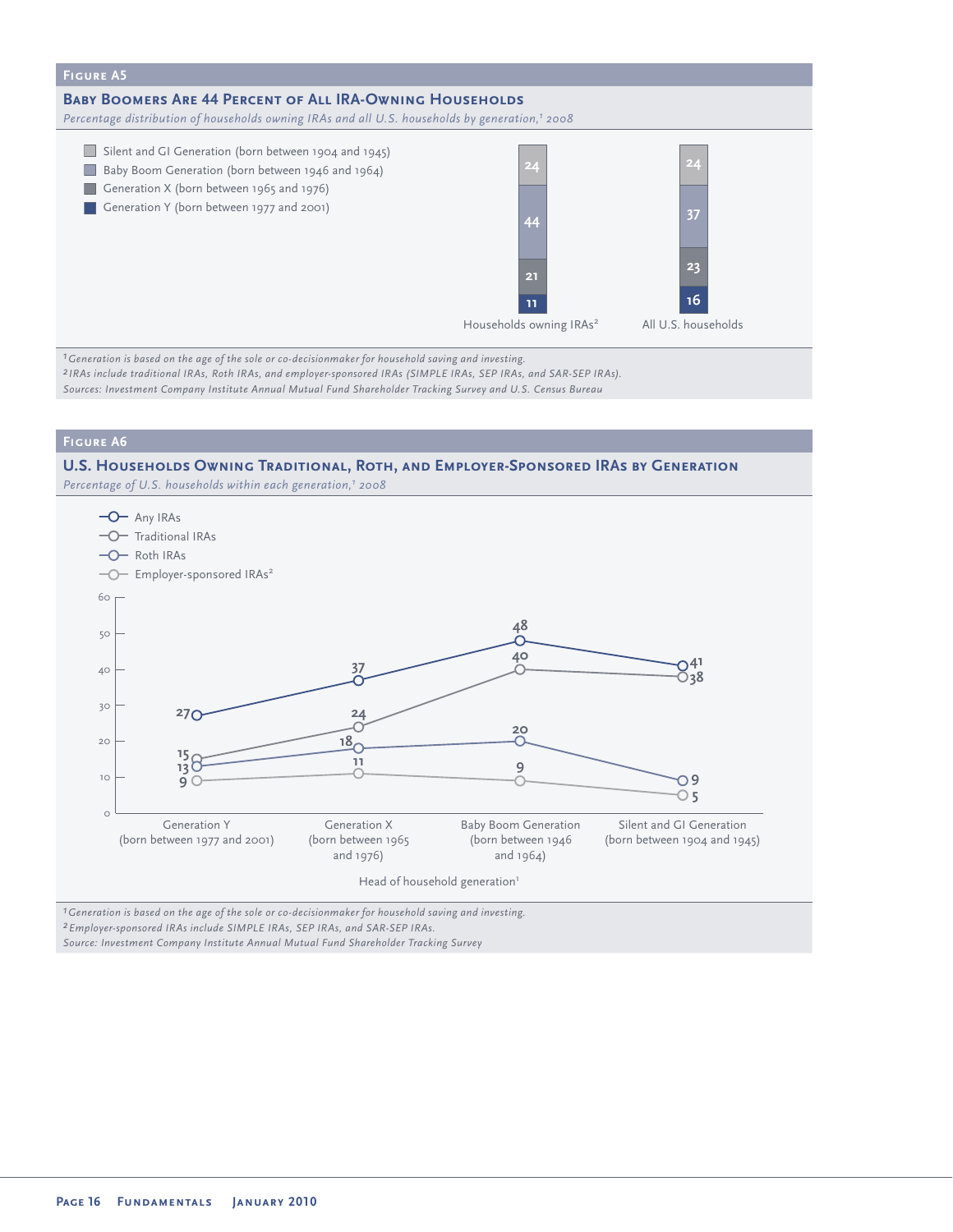#### **Households with Formal Retirement Savings Have Greater Total Financial Assets**

*Median total household financial assets by age of head of household and formal retirement savings coverage,1, 2 2008*



*1Age is based on the age of the sole or co-decisionmaker for household saving and investing.*

*2Formal retirement savings include IRAs, employer-sponsored retirement plans (DB or DC plans), or both.*

*Source: Investment Company Institute Annual Mutual Fund Shareholder Tracking Survey* 

#### **Figure A8**

#### **Household Financial Assets in IRAs by Type of IRA**

*Percentage of U.S. households with IRA assets in specified ranges, 2008*

|                        | Total                                                                                                                                                                                                                                                                                      | Type of IRA owned                 |                     |                                    |  |
|------------------------|--------------------------------------------------------------------------------------------------------------------------------------------------------------------------------------------------------------------------------------------------------------------------------------------|-----------------------------------|---------------------|------------------------------------|--|
|                        | household<br>financial assets<br>in IRAs                                                                                                                                                                                                                                                   | <b>Traditional</b><br><b>IRAs</b> | Roth<br><b>IRAs</b> | <b>Employer-sponsored</b><br>IRAs* |  |
| Assets in type of IRA  |                                                                                                                                                                                                                                                                                            |                                   |                     |                                    |  |
| Less than \$10,000     | 19                                                                                                                                                                                                                                                                                         | 19                                | 31                  | 33                                 |  |
| \$10,000 to \$24,999   | 19                                                                                                                                                                                                                                                                                         | 17                                | 26                  | 30                                 |  |
| \$25,000 to \$49,999   | 17                                                                                                                                                                                                                                                                                         | 15                                | 19                  | 15                                 |  |
| \$50,000 to \$99,999   | 14                                                                                                                                                                                                                                                                                         | 17                                | 13                  | $\overline{7}$                     |  |
| \$100,000 to \$249,999 | 18                                                                                                                                                                                                                                                                                         | 18                                | 8                   | 11                                 |  |
| \$250,000 or more      | 13                                                                                                                                                                                                                                                                                         | 14                                | $\overline{3}$      | $\overline{4}$                     |  |
|                        |                                                                                                                                                                                                                                                                                            |                                   |                     |                                    |  |
| Mean                   | \$117,700                                                                                                                                                                                                                                                                                  | \$121,000                         | \$48,300            | \$48,300                           |  |
| Median                 | \$40,000                                                                                                                                                                                                                                                                                   | \$46,000                          | \$20,000            | \$13,000                           |  |
|                        | $*F_{t}$ and $\frac{1}{2}$ and $\frac{1}{2}$ and $\frac{1}{2}$ and $\frac{1}{2}$ and $\frac{1}{2}$ and $\frac{1}{2}$ and $\frac{1}{2}$ and $\frac{1}{2}$ and $\frac{1}{2}$ and $\frac{1}{2}$ and $\frac{1}{2}$ and $\frac{1}{2}$ and $\frac{1}{2}$ and $\frac{1}{2}$ and $\frac{1}{2}$ and |                                   |                     |                                    |  |

*\*Employer-sponsored IRAs include SIMPLE IRAs, SEP IRAs, and SAR-SEP IRAs.*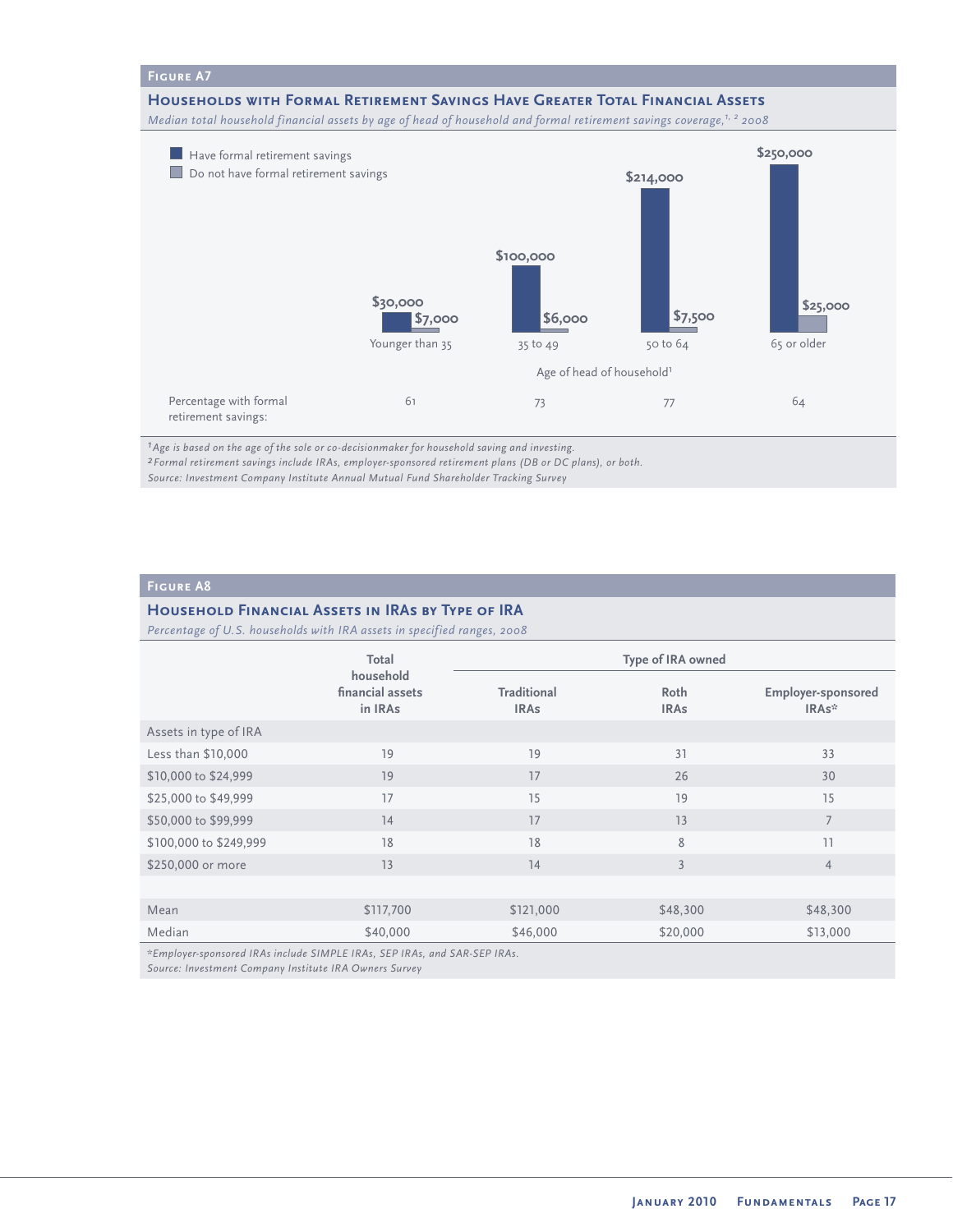#### **Households' Financial Assets in Traditional IRAs by Length of Ownership, 2008**



*Source: Investment Company Institute IRA Owners Survey*

#### **Figure A10**

#### **TYPES OF INVESTMENTS HELD IN IRAS**

*Percentage of households with type of IRA indicated,1 2008*

|                                                                                           |                        | Type of IRA owned          |                        |                                                 |  |
|-------------------------------------------------------------------------------------------|------------------------|----------------------------|------------------------|-------------------------------------------------|--|
| <b>IRA</b> investments                                                                    | Any type<br>of IRA     | Traditional<br><b>IRAs</b> | Roth<br><b>IRAs</b>    | <b>Employer-sponsored</b><br>IRA <sub>s</sub> 2 |  |
| Mutual funds (total)                                                                      | 68                     | 66                         | 69                     | 57                                              |  |
| Stock funds                                                                               | 56                     | 54                         | 54                     | 43                                              |  |
| Bond funds                                                                                | 34                     | 33                         | 26                     | 18                                              |  |
| Hybrid funds                                                                              | 19                     | 18                         | 19                     | 12                                              |  |
| Money market funds                                                                        | 32                     | 29                         | 22                     | 28                                              |  |
| Individual stocks                                                                         | 40                     | 38                         | 26                     | 31                                              |  |
| Annuities (total)                                                                         | 33                     | 34                         | 18                     | 16                                              |  |
| <b>Fixed annuities</b>                                                                    | 20                     | 21                         | 9                      | 8                                               |  |
| Variable annuities                                                                        | 22                     | 22                         | 13                     | 12                                              |  |
| Bank savings accounts,<br>money market deposit<br>accounts, or certificates<br>of deposit | 29                     | 30                         | 11                     | 21                                              |  |
| Individual bonds (not<br>including U.S. savings<br>bonds)                                 | 11                     | 11                         | $\overline{7}$         | $\overline{7}$                                  |  |
| U.S. savings bonds                                                                        | 12                     | 10                         | 5                      | 14                                              |  |
| <b>ETFs</b>                                                                               | 9                      | 8                          | $\overline{7}$         | 6                                               |  |
| Other                                                                                     | 8                      | 6                          | $\overline{3}$         | 6                                               |  |
|                                                                                           |                        |                            |                        |                                                 |  |
| Mean number of investment<br>types held in IRA<br>$7.8.4 \pm 1.2.1$<br>$\cdots$ $\cdots$  | 3 types of investments | 3 types of investments     | 3 types of investments | 3 types of investments                          |  |

*1Multiple responses are included.*

*2Employer-sponsored IRAs include SIMPLE IRAs, SEP IRAs, and SAR-SEP IRAs.*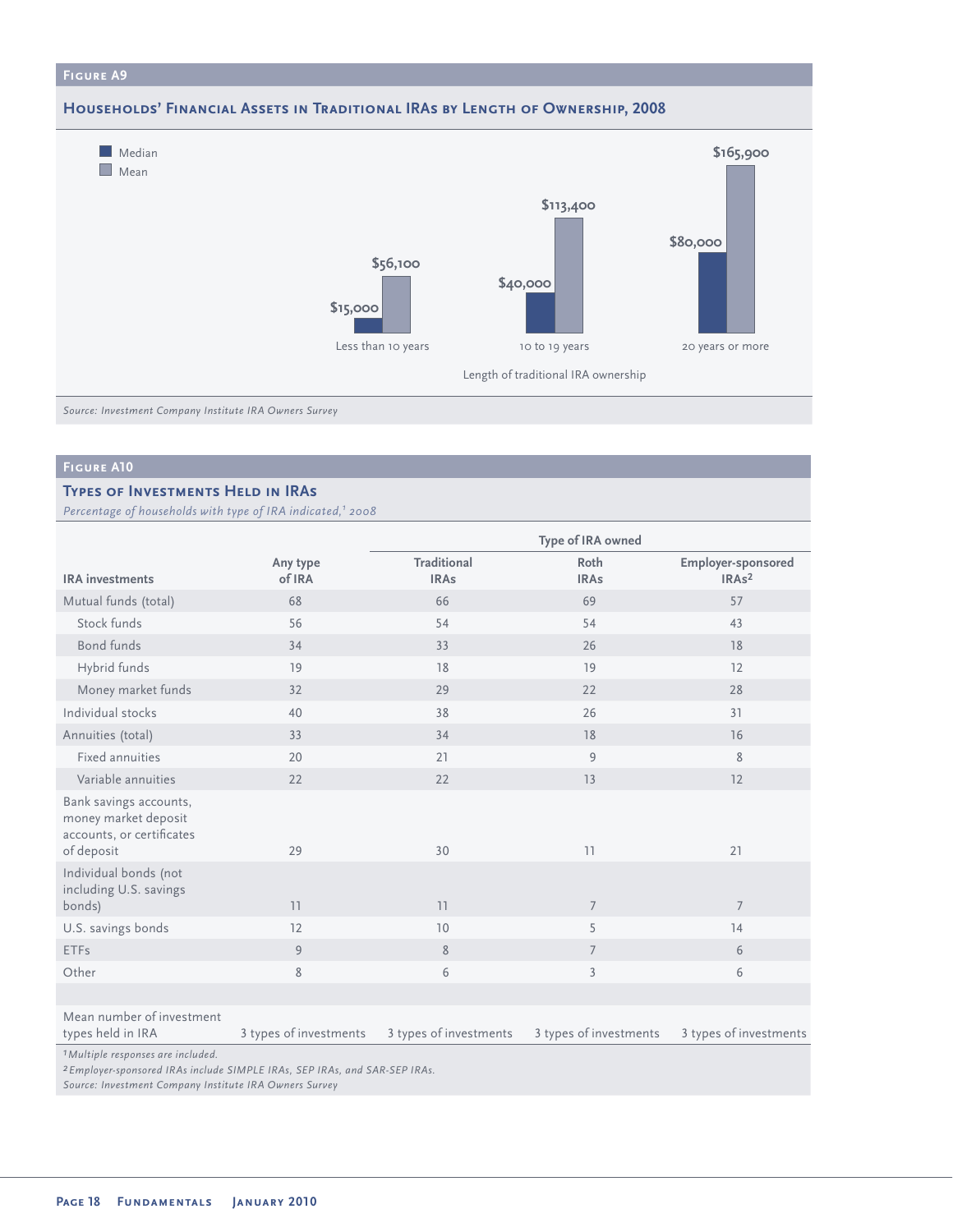#### **Characteristics of Households Owning Traditional or Roth IRAs by Contribution Status in Tax Year 2007**

|                                                                          | <b>Traditional IRA households</b>                                  |                                                                    | Roth IRA households                               |                                                                       |  |
|--------------------------------------------------------------------------|--------------------------------------------------------------------|--------------------------------------------------------------------|---------------------------------------------------|-----------------------------------------------------------------------|--|
|                                                                          | Contributed<br>to traditional IRA<br>in tax year 2007 <sup>1</sup> | Did not<br>contribute<br>to traditional IRA<br>in tax year $20072$ | Contributed<br>to Roth IRA<br>in tax year $20073$ | Did not<br>contribute<br>to Roth IRA<br>in tax year 2007 <sup>4</sup> |  |
| Median per household                                                     |                                                                    |                                                                    |                                                   |                                                                       |  |
| Age of household sole or co-decisionmaker for<br>saving and investing    | 47 years                                                           | 54 years                                                           | 45 years                                          | 49 years                                                              |  |
| Household income <sup>5</sup>                                            | \$87,500                                                           | \$75,000                                                           | \$87,500                                          | \$90,000                                                              |  |
| Household financial assets <sup>6</sup>                                  | \$200,000                                                          | \$250,000                                                          | \$180,000                                         | \$250,000                                                             |  |
| Household financial assets in all types of IRAs                          | \$43,000                                                           | \$62,500                                                           | \$42,500                                          | \$43,000                                                              |  |
| Amount contributed per household to each type<br>of IRA in tax year 2007 | \$3,500                                                            | N/A                                                                | \$4,000                                           | N/A                                                                   |  |
|                                                                          |                                                                    |                                                                    |                                                   |                                                                       |  |
| Percentage of households                                                 |                                                                    |                                                                    |                                                   |                                                                       |  |
| Household sole or co-decisionmaker for saving<br>and investing:          |                                                                    |                                                                    |                                                   |                                                                       |  |
| Married or living with a partner                                         | 81                                                                 | 72                                                                 | 81                                                | 78                                                                    |  |
| College or postgraduate degree                                           | 43                                                                 | 45                                                                 | 63                                                | 53                                                                    |  |
| Employed full- or part-time                                              | 82                                                                 | 64                                                                 | 90                                                | 79                                                                    |  |
| Household has DC retirement plan account                                 | 76                                                                 | 69                                                                 | 82                                                | 76                                                                    |  |

*1Twenty-two percent of households owning traditional IRAs contributed to them in tax year 2007.*

*2 Includes all households owning traditional IRAs that did not contribute to them in tax year 2007. Some of these households may have been ineligible to make deductible contributions.*

*3Thirty percent of households owning Roth IRAs contributed to them in tax year 2007.*

*4Includes all households owning Roth IRAs that did not contribute to them in tax year 2007. Some of these households may have been ineligible to contribute to Roth IRAs in tax year 2007.* 

*5Total reported is household income before taxes in 2007.*

*6Household financial assets include assets in employer-sponsored retirement plans, but exclude the household's primary residence.*

*N/A = not applicable*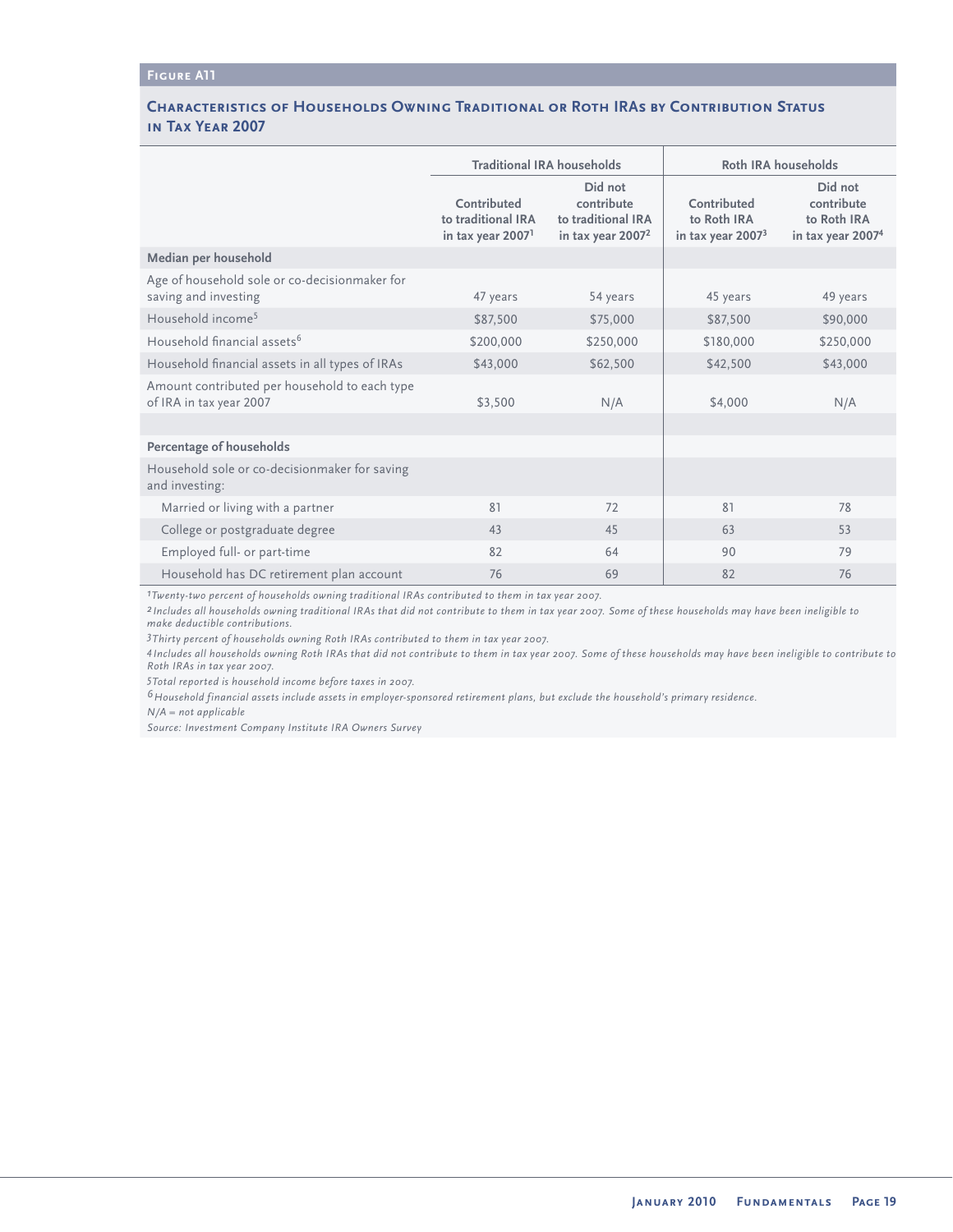#### **Catch-Up Contributions Among IRA Owners**

|                                                                                                                                                                 | Tax year<br>2002 | Tax year<br>2003 | Tax year<br>2004 | Tax year<br>2006 | Tax year<br>2007 |
|-----------------------------------------------------------------------------------------------------------------------------------------------------------------|------------------|------------------|------------------|------------------|------------------|
| Catch-up contributions to traditional IRAs <sup>1</sup><br>(percentage of households owning traditional IRAs possibly qualified to make catch-up contributions) |                  |                  |                  |                  |                  |
| Made a catch-up contribution                                                                                                                                    | 9                | 13               | 16               | 12               | 15               |
| Contributed, but did not make a catch-up contribution                                                                                                           | 17               | 20               | 20               | 23               | 10               |
| Did not contribute <sup>2</sup>                                                                                                                                 | 74               | 67               | 64               | 65               | 75               |
|                                                                                                                                                                 |                  |                  |                  |                  |                  |
| Catch-up contributions to Roth IRAs <sup>3</sup><br>(percentage of households owning Roth IRAs possibly qualified to make catch-up contributions)               |                  |                  |                  |                  |                  |
| Made a catch-up contribution                                                                                                                                    | 15               | 28               | 33               | 21               | 17               |
| Contributed, but did not make a catch-up contribution                                                                                                           | 12               | 21               | 25               | 28               | 14               |
| Did not contribute <sup>4</sup>                                                                                                                                 | 73               | 51               | 42               | 51               | 69               |

*1Households that may make catch-up contributions to traditional IRAs are those in which a household member is at least 50 years old by the end of the year, but younger than 70½ years old by the end of the year.*

*2This group may include households ineligible to make deductible contributions to traditional IRAs.* 

*3Households that may make catch-up contributions to Roth IRAs are those with incomes within the limits to contribute to a Roth IRA and in which a household member is aged 50 or older.* 

*4This group may include households ineligible to make contributions to Roth IRAs.*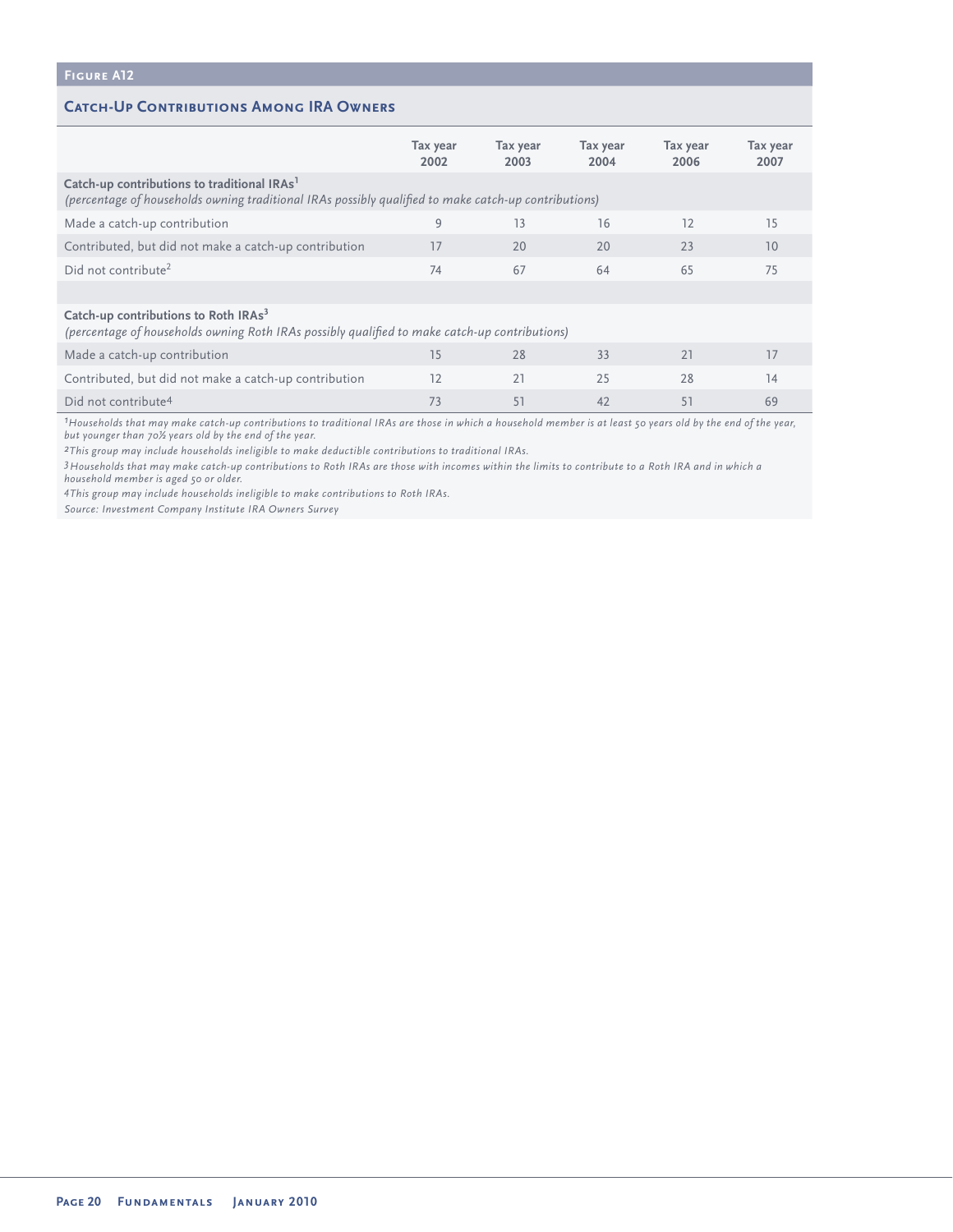#### **Characteristics of U.S. Households Owning IRAs, 2008**

|                                                                          |                                            | Type of IRA owned          |                     |                                             |                                         |
|--------------------------------------------------------------------------|--------------------------------------------|----------------------------|---------------------|---------------------------------------------|-----------------------------------------|
|                                                                          | <b>Households</b><br>owning<br><b>IRAs</b> | Traditional<br><b>IRAs</b> | Roth<br><b>IRAs</b> | Employer-<br>sponsored<br>IRAs <sup>1</sup> | Households<br>not owning<br><b>IRAs</b> |
| Median per household                                                     |                                            |                            |                     |                                             |                                         |
| Age of household sole or<br>co-decisionmaker for saving and<br>investing | 51 years                                   | 53 years                   | 48 years            | 48 years                                    | 47 years                                |
| Household income <sup>2</sup>                                            | \$75,000                                   | \$80,000                   | \$90,000            | \$75,000                                    | \$35,000                                |
| Household financial assets <sup>3</sup>                                  | \$200,000                                  | \$250,000                  | \$200,000           | \$250,000                                   | \$32,000                                |
| Household financial assets in all<br>types of IRAs                       | \$40,000                                   | \$60,000                   | \$43,000            | \$25,000                                    | N/A                                     |
| Share of household financial assets<br>in type of IRA indicated          | 29%                                        | 22%                        | 10%                 | 8%                                          | N/A                                     |
|                                                                          |                                            |                            |                     |                                             |                                         |
| <b>Percentage of households</b>                                          |                                            |                            |                     |                                             |                                         |
| Household sole or co-decisionmaker<br>for saving and investing:          |                                            |                            |                     |                                             |                                         |
| Married or living with a partner                                         | 73                                         | 74                         | 79                  | 74                                          | 54                                      |
| College or postgraduate degree                                           | 44                                         | 44                         | 56                  | 39                                          | 20                                      |
| Employed full- or part-time                                              | 72                                         | 68                         | 82                  | 84                                          | 58                                      |
| Retired from lifetime occupation                                         | 28                                         | 33                         | 19                  | 15                                          | 25                                      |
| Household has DC account or DB plan<br>coverage (total) <sup>4</sup>     | 78                                         | 79                         | 83                  | 80                                          | 49                                      |
| DC retirement plan account                                               | 69                                         | 71                         | 78                  | 71                                          | 40                                      |
| DB plan coverage                                                         | 40                                         | 41                         | 43                  | 35                                          | 24                                      |
| Types of IRAs owned: <sup>4</sup>                                        |                                            |                            |                     |                                             |                                         |
| Traditional IRA                                                          | 79                                         | 100                        | 68                  | 54                                          | N/A                                     |
| Roth IRA                                                                 | 39                                         | 34                         | 100                 | 28                                          | N/A                                     |
| Employer-sponsored IRA <sup>1</sup>                                      | 21                                         | 14                         | 15                  | 100                                         | N/A                                     |

*1Employer-sponsored IRAs include SIMPLE IRAs, SEP IRAs, and SAR-SEP IRAs.*

*2Total reported is household income before taxes in 2007.*

*3Household financial assets include assets in employer-sponsored retirement plans, but exclude the household's primary residence.*

*4Multiple responses are included.* 

*N/A = not applicable*

*Sources: Investment Company Institute Annual Mutual Fund Shareholder Tracking Survey and Investment Company Institute IRA Owners Survey*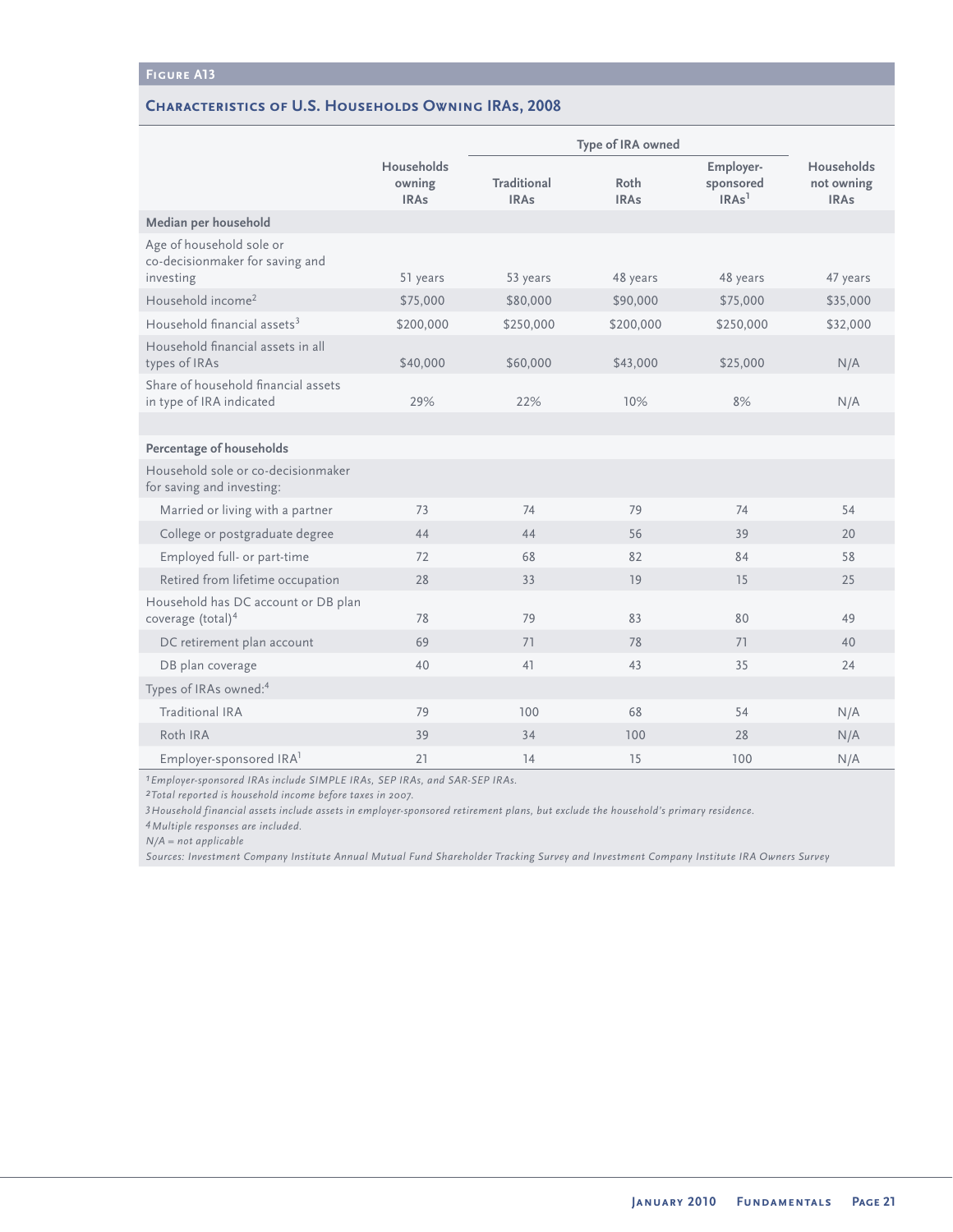| <b>CHARACTERISTICS OF U.S. HOUSEHOLDS OWNING TRADITIONAL IRAS, 2008</b><br>Median per household owning traditional IRAs<br>Amount in traditional IRAs<br>\$46,000<br>Amount contributed to traditional IRAs in tax year 2007 <sup>1</sup><br>\$3,500<br>Number of traditional IRAs owned<br>$\overline{2}$<br>Percentage of households owning traditional IRAs<br>Traditional IRA includes rollover from an employer-sponsored retirement plan<br>52<br>Contributed to a traditional IRA in tax year 2007<br>22<br>Deducted a traditional IRA contribution in tax year 2007 <sup>2</sup><br>38<br>Made a withdrawal from a traditional IRA in tax year 2007<br>20<br>Own traditional IRA: <sup>3</sup> |
|--------------------------------------------------------------------------------------------------------------------------------------------------------------------------------------------------------------------------------------------------------------------------------------------------------------------------------------------------------------------------------------------------------------------------------------------------------------------------------------------------------------------------------------------------------------------------------------------------------------------------------------------------------------------------------------------------------|
|                                                                                                                                                                                                                                                                                                                                                                                                                                                                                                                                                                                                                                                                                                        |
|                                                                                                                                                                                                                                                                                                                                                                                                                                                                                                                                                                                                                                                                                                        |
|                                                                                                                                                                                                                                                                                                                                                                                                                                                                                                                                                                                                                                                                                                        |
|                                                                                                                                                                                                                                                                                                                                                                                                                                                                                                                                                                                                                                                                                                        |
|                                                                                                                                                                                                                                                                                                                                                                                                                                                                                                                                                                                                                                                                                                        |
|                                                                                                                                                                                                                                                                                                                                                                                                                                                                                                                                                                                                                                                                                                        |
|                                                                                                                                                                                                                                                                                                                                                                                                                                                                                                                                                                                                                                                                                                        |
|                                                                                                                                                                                                                                                                                                                                                                                                                                                                                                                                                                                                                                                                                                        |
|                                                                                                                                                                                                                                                                                                                                                                                                                                                                                                                                                                                                                                                                                                        |
|                                                                                                                                                                                                                                                                                                                                                                                                                                                                                                                                                                                                                                                                                                        |
|                                                                                                                                                                                                                                                                                                                                                                                                                                                                                                                                                                                                                                                                                                        |
|                                                                                                                                                                                                                                                                                                                                                                                                                                                                                                                                                                                                                                                                                                        |
|                                                                                                                                                                                                                                                                                                                                                                                                                                                                                                                                                                                                                                                                                                        |
| 87<br>Respondent                                                                                                                                                                                                                                                                                                                                                                                                                                                                                                                                                                                                                                                                                       |
| Spouse<br>49                                                                                                                                                                                                                                                                                                                                                                                                                                                                                                                                                                                                                                                                                           |
| Dependent children<br>$\overline{4}$                                                                                                                                                                                                                                                                                                                                                                                                                                                                                                                                                                                                                                                                   |
|                                                                                                                                                                                                                                                                                                                                                                                                                                                                                                                                                                                                                                                                                                        |
| Number of traditional IRAs owned:                                                                                                                                                                                                                                                                                                                                                                                                                                                                                                                                                                                                                                                                      |
| One<br>46                                                                                                                                                                                                                                                                                                                                                                                                                                                                                                                                                                                                                                                                                              |
| 36<br>Two                                                                                                                                                                                                                                                                                                                                                                                                                                                                                                                                                                                                                                                                                              |
| Three or more<br>18                                                                                                                                                                                                                                                                                                                                                                                                                                                                                                                                                                                                                                                                                    |
|                                                                                                                                                                                                                                                                                                                                                                                                                                                                                                                                                                                                                                                                                                        |
| Year first traditional IRA was opened:                                                                                                                                                                                                                                                                                                                                                                                                                                                                                                                                                                                                                                                                 |
| 1974 through 1981<br>21                                                                                                                                                                                                                                                                                                                                                                                                                                                                                                                                                                                                                                                                                |
| 1982 through 1986<br>12                                                                                                                                                                                                                                                                                                                                                                                                                                                                                                                                                                                                                                                                                |
| 1987 through 1992<br>17                                                                                                                                                                                                                                                                                                                                                                                                                                                                                                                                                                                                                                                                                |
| 1993 through 1996<br>9                                                                                                                                                                                                                                                                                                                                                                                                                                                                                                                                                                                                                                                                                 |
| 1997 through 1999<br>13                                                                                                                                                                                                                                                                                                                                                                                                                                                                                                                                                                                                                                                                                |
| 2000 through 2002<br>10                                                                                                                                                                                                                                                                                                                                                                                                                                                                                                                                                                                                                                                                                |
| 8<br>2003 through 2005                                                                                                                                                                                                                                                                                                                                                                                                                                                                                                                                                                                                                                                                                 |
| 2006 through May 2008<br>10                                                                                                                                                                                                                                                                                                                                                                                                                                                                                                                                                                                                                                                                            |
|                                                                                                                                                                                                                                                                                                                                                                                                                                                                                                                                                                                                                                                                                                        |
| Where traditional IRAs are held: <sup>3</sup>                                                                                                                                                                                                                                                                                                                                                                                                                                                                                                                                                                                                                                                          |
| Professional financial adviser (total)<br>79                                                                                                                                                                                                                                                                                                                                                                                                                                                                                                                                                                                                                                                           |
| Full-service brokerage<br>38                                                                                                                                                                                                                                                                                                                                                                                                                                                                                                                                                                                                                                                                           |
| Independent financial planning firm<br>27                                                                                                                                                                                                                                                                                                                                                                                                                                                                                                                                                                                                                                                              |
| Bank or savings institution<br>31                                                                                                                                                                                                                                                                                                                                                                                                                                                                                                                                                                                                                                                                      |
| 9<br>Insurance company                                                                                                                                                                                                                                                                                                                                                                                                                                                                                                                                                                                                                                                                                 |
| Direct sources (total)<br>35                                                                                                                                                                                                                                                                                                                                                                                                                                                                                                                                                                                                                                                                           |
| Mutual fund company<br>27                                                                                                                                                                                                                                                                                                                                                                                                                                                                                                                                                                                                                                                                              |
| Discount brokerage (total)<br>12                                                                                                                                                                                                                                                                                                                                                                                                                                                                                                                                                                                                                                                                       |
| Discount brokerage firm with walk-in offices<br>9                                                                                                                                                                                                                                                                                                                                                                                                                                                                                                                                                                                                                                                      |
| Discount brokerage firm that is only available online<br>3                                                                                                                                                                                                                                                                                                                                                                                                                                                                                                                                                                                                                                             |

*1Figure reports median among households that contributed to traditional IRAs in tax year 2007.*

*2Figure reports percentage among households that contributed to traditional IRAs in tax year 2007.*

*3Multiple responses are included.*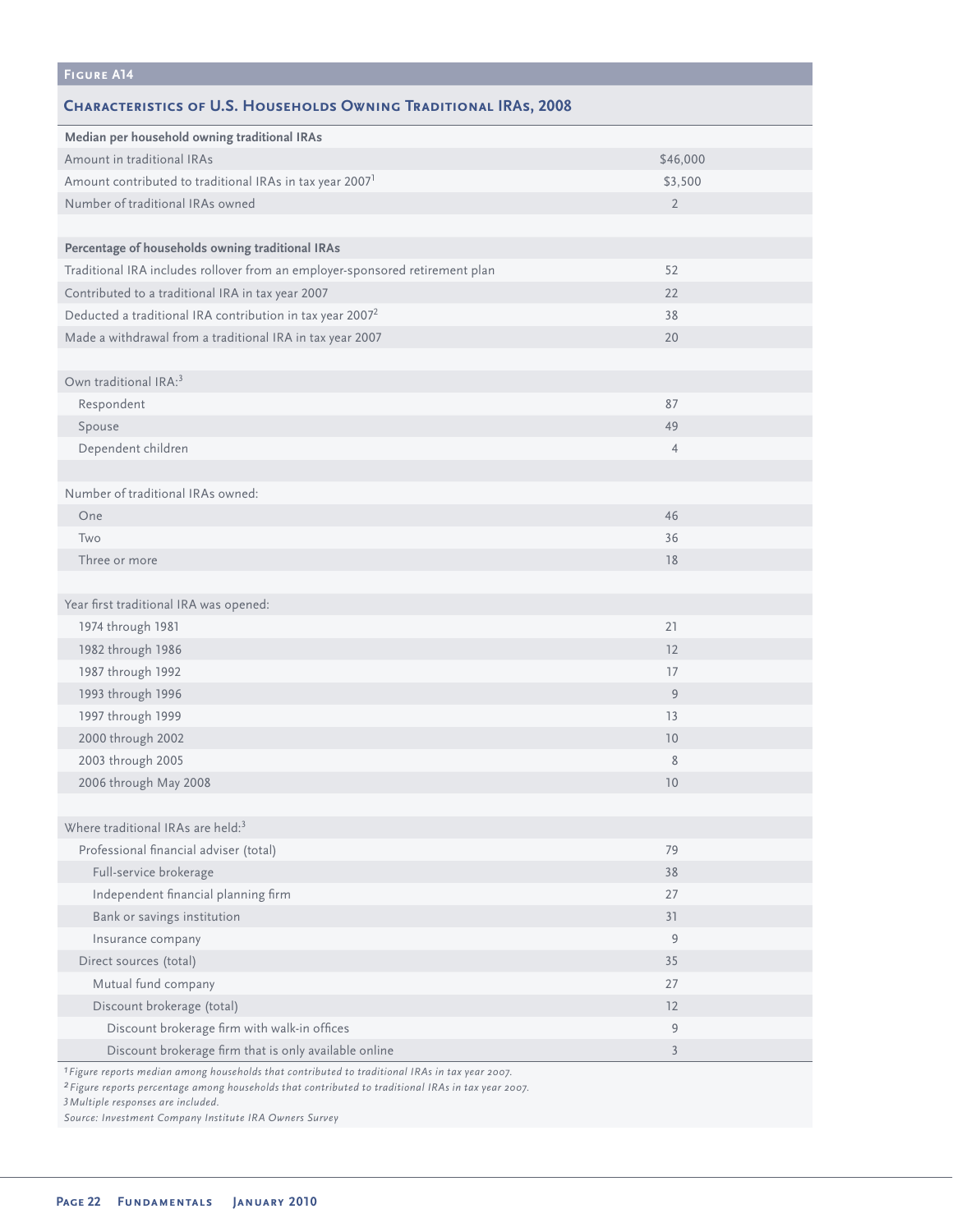### **Characteristics of Households Owning Traditional IRAs With and Without Rollovers from Employer-Sponsored Retirement Plans, 2008**

|                                                                       | Traditional IRA includes rollover<br>from employer-sponsored<br>retirement plan <sup>1</sup> | Traditional IRA does not include<br>rollover from employer-sponsored<br>retirement plan <sup>2</sup> |
|-----------------------------------------------------------------------|----------------------------------------------------------------------------------------------|------------------------------------------------------------------------------------------------------|
| Median per household                                                  |                                                                                              |                                                                                                      |
| Age of household sole or co-decisionmaker for saving and<br>investing | 53 years                                                                                     | 54 years                                                                                             |
| Household income <sup>3</sup>                                         | \$87,500                                                                                     | \$65,000                                                                                             |
| Household financial assets <sup>4</sup>                               | \$250,000                                                                                    | \$250,000                                                                                            |
| Household financial assets in all types of IRAs                       | \$79,000                                                                                     | \$42,500                                                                                             |
| Amount in traditional IRAs                                            | \$62,500                                                                                     | \$30,000                                                                                             |
| Number of traditional IRAs owned                                      | $\overline{2}$                                                                               | $\overline{1}$                                                                                       |
|                                                                       |                                                                                              |                                                                                                      |
| Percentage of households                                              |                                                                                              |                                                                                                      |
| Household sole or co-decisionmaker for saving and investing:          |                                                                                              |                                                                                                      |
| Married or living with a partner                                      | 77                                                                                           | 73                                                                                                   |
| Widowed                                                               | $\overline{7}$                                                                               | 13                                                                                                   |
| College or postgraduate degree                                        | 47                                                                                           | 42                                                                                                   |
| Employed full- or part-time                                           | 70                                                                                           | 67                                                                                                   |
| Retired from lifetime occupation                                      | 30                                                                                           | 35                                                                                                   |
|                                                                       |                                                                                              |                                                                                                      |
| Where traditional IRAs are held: <sup>5</sup>                         |                                                                                              |                                                                                                      |
| Professional financial adviser (total)                                | 82                                                                                           | 78                                                                                                   |
| Full-service brokerage                                                | 45                                                                                           | 32                                                                                                   |
| Independent financial planning firm                                   | 26                                                                                           | 28                                                                                                   |
| Bank or savings institution                                           | 27                                                                                           | 35                                                                                                   |
| Insurance company                                                     | 9                                                                                            | 8                                                                                                    |
| Direct market (total)                                                 | 40                                                                                           | 32                                                                                                   |
| Mutual fund company                                                   | 33                                                                                           | 22                                                                                                   |
| Discount brokerage (total)                                            | 12                                                                                           | 12                                                                                                   |
| Discount brokerage with walk-in offices                               | 10                                                                                           | 8                                                                                                    |
| Discount brokerage firm that is only available online                 | $\overline{3}$                                                                               | $\overline{4}$                                                                                       |

*1Fifty-two percent of households owning traditional IRAs have traditional IRAs that include rollovers from employer-sponsored retirement plans.*

*2Forty-eight percent of households owning traditional IRAs have traditional IRAs that do not include rollovers from employer-sponsored retirement plans. 3Total reported is household income before taxes in 2007.*

*4Household financial assets include assets in employer-sponsored retirement plans, but exclude the household's primary residence.*

*5Multiple responses are included.*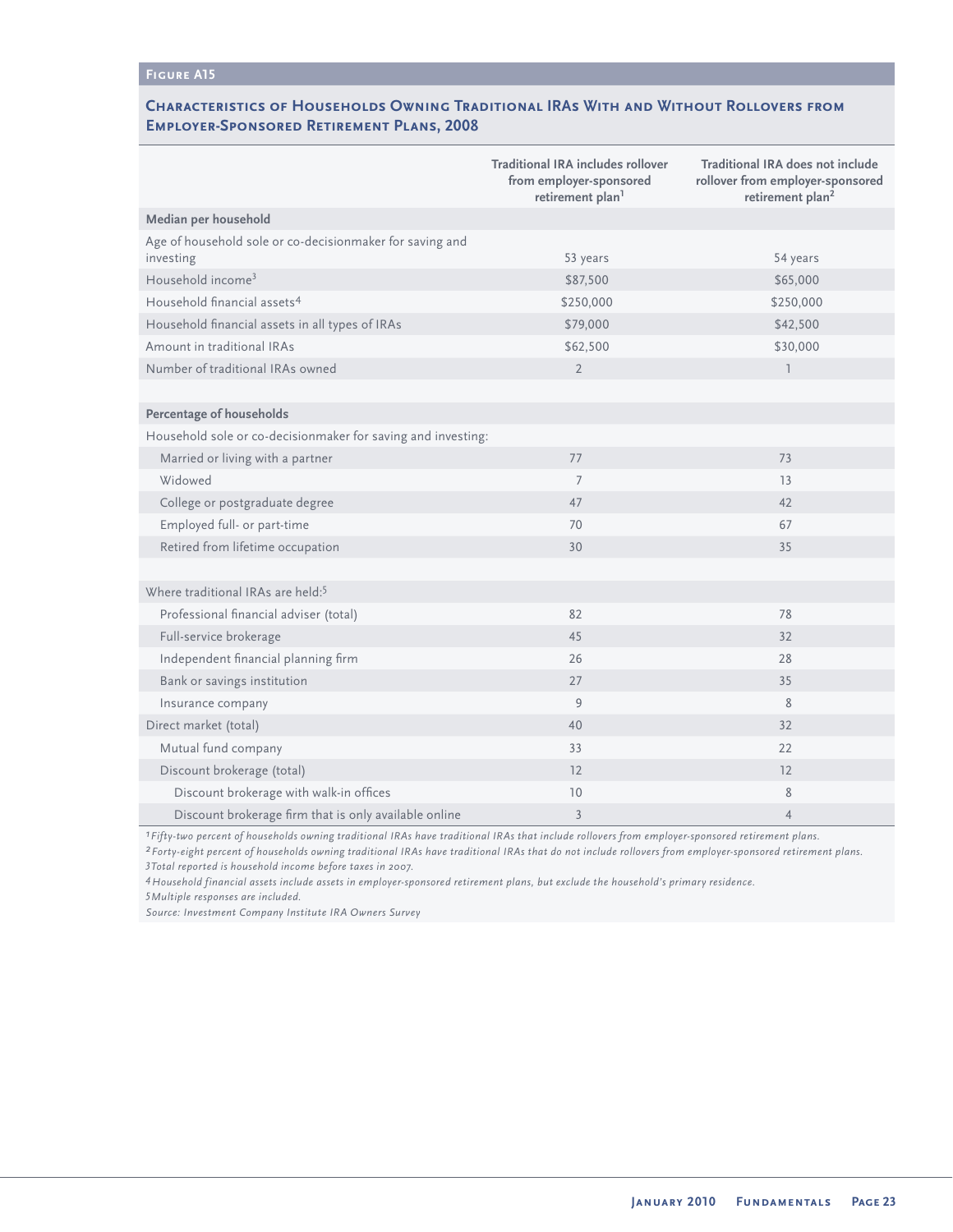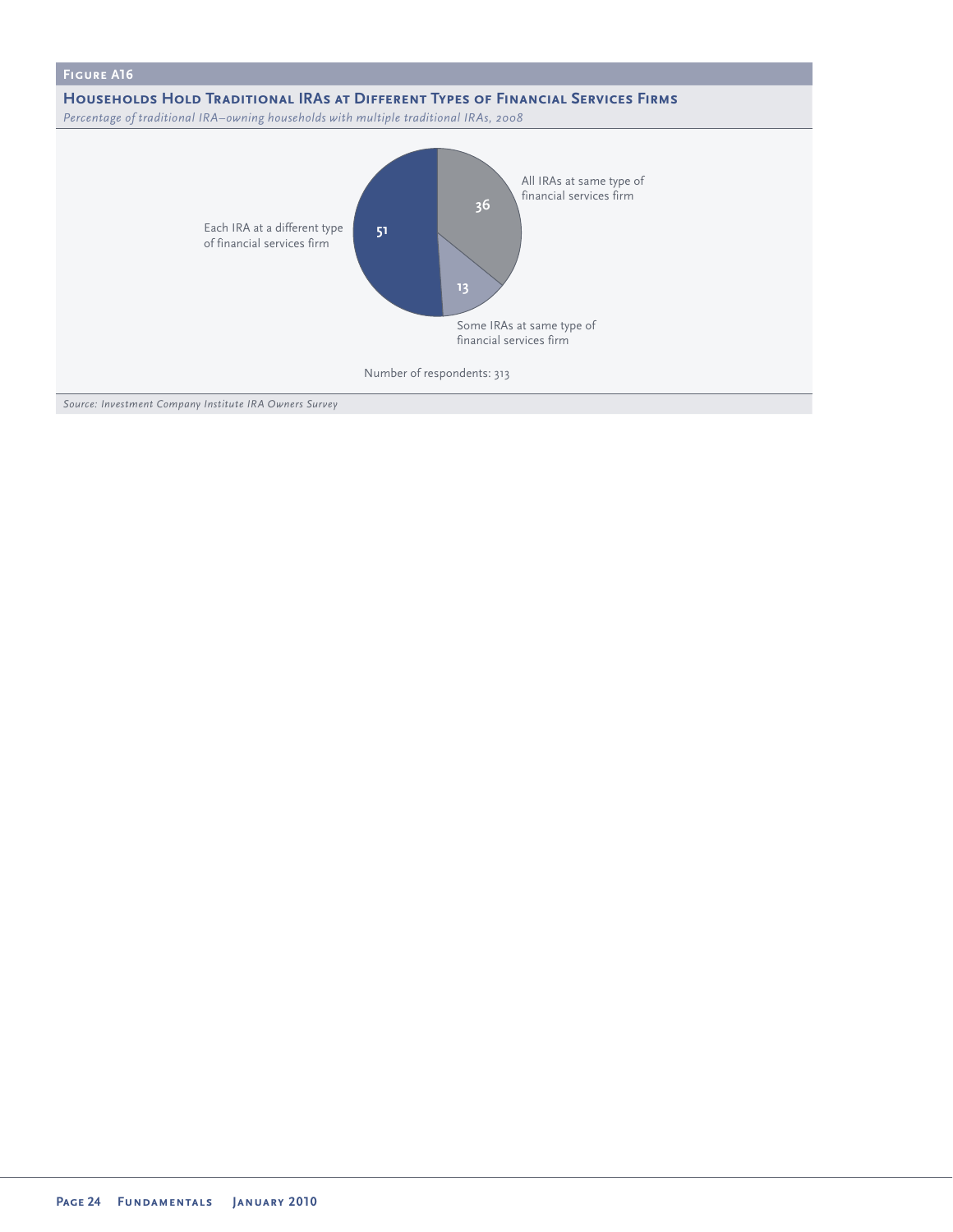### **Characteristics of U.S. Households Owning Roth IRAs, 2008**

| Median per household owning Roth IRAs                                                                                                                                                               |                |
|-----------------------------------------------------------------------------------------------------------------------------------------------------------------------------------------------------|----------------|
| Amount in Roth IRAs                                                                                                                                                                                 | \$20,000       |
| Amount contributed to Roth IRAs in tax year 2007 <sup>1</sup>                                                                                                                                       | \$4,000        |
| Number of Roth IRAs owned                                                                                                                                                                           | $\mathbb{I}$   |
|                                                                                                                                                                                                     |                |
| Percentage of households owning Roth IRAs                                                                                                                                                           |                |
| Roth IRA was first IRA owned                                                                                                                                                                        | 31             |
| Roth IRA was funded by a conversion from a traditional IRA                                                                                                                                          | 20             |
| Contributed to a Roth IRA in tax year 2007                                                                                                                                                          | 30             |
| Roth IRA assets include assets initially from an employer-sponsored retirement plan                                                                                                                 | 16             |
| Made a withdrawal from a Roth IRA in tax year 2007                                                                                                                                                  | 3              |
|                                                                                                                                                                                                     |                |
| Own Roth IRA: <sup>2</sup>                                                                                                                                                                          |                |
| Respondent                                                                                                                                                                                          | 80             |
| Spouse                                                                                                                                                                                              | 47             |
| Dependent children                                                                                                                                                                                  | $\overline{3}$ |
|                                                                                                                                                                                                     |                |
| Number of Roth IRAs owned:                                                                                                                                                                          |                |
| One                                                                                                                                                                                                 | 57             |
| Two                                                                                                                                                                                                 | 34             |
| Three or more                                                                                                                                                                                       | 9              |
|                                                                                                                                                                                                     |                |
| Year first Roth IRA was opened:                                                                                                                                                                     |                |
| 1998                                                                                                                                                                                                | 37             |
| 1999 through 2000                                                                                                                                                                                   | 14             |
| 2001 through 2002                                                                                                                                                                                   | 12             |
| 2003 through 2004                                                                                                                                                                                   | 14             |
| 2005 through 2006                                                                                                                                                                                   | 17             |
| 2007 through May 2008                                                                                                                                                                               | 6              |
|                                                                                                                                                                                                     |                |
| Where Roth IRAs are held: <sup>2</sup>                                                                                                                                                              |                |
| Professional financial adviser (total)                                                                                                                                                              | 70             |
| Full-service brokerage                                                                                                                                                                              | 32             |
| Independent financial planning firm                                                                                                                                                                 | 26             |
| Bank or savings institution                                                                                                                                                                         | 20             |
| Insurance company                                                                                                                                                                                   | 5              |
| Direct sources (total)                                                                                                                                                                              | 33             |
| Mutual fund company                                                                                                                                                                                 | 27             |
| Discount brokerage (total)                                                                                                                                                                          | 9              |
| Discount brokerage firm with walk-in offices                                                                                                                                                        | 7              |
| Discount brokerage firm that is only available online                                                                                                                                               | $\overline{3}$ |
| 1 Figure reports median among households that contributed to Roth IRAs in tax year 2007.<br><sup>2</sup> Multiple responses are included.<br>Source: Investment Company Institute IRA Owners Survey |                |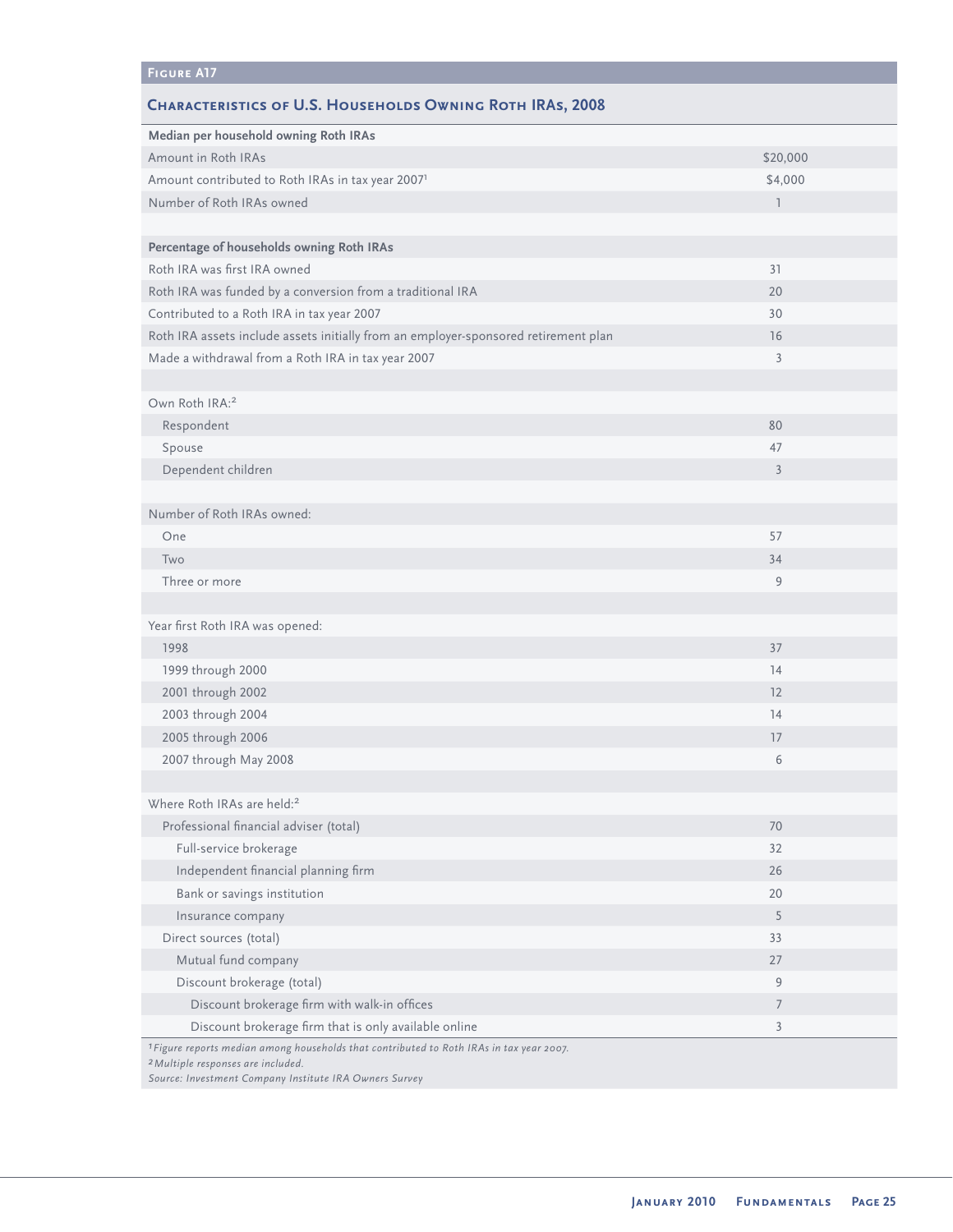#### **Characteristics of Households Owning Roth IRAs by Source of Funding of Roth IRA, 2008**

|                                                                       | Roth IRA was funded<br>by a conversion from a<br>traditional IRA <sup>1</sup> | Roth IRA was not funded<br>by a conversion from a<br>traditional IRA <sup>2</sup> |
|-----------------------------------------------------------------------|-------------------------------------------------------------------------------|-----------------------------------------------------------------------------------|
| Median per household                                                  |                                                                               |                                                                                   |
| Age of household sole or co-decisionmaker for saving and<br>investing | 51 years                                                                      | 46 years                                                                          |
| Household income <sup>3</sup>                                         | \$81,000                                                                      | \$90,000                                                                          |
| Household financial assets <sup>4</sup>                               | \$200,000                                                                     | \$200,000                                                                         |
| Household financial assets in all types of IRAs                       | \$50,000                                                                      | \$42,500                                                                          |
| Amount in Roth IRAs                                                   | \$30,000                                                                      | \$18,000                                                                          |
| Number of Roth IRAs owned                                             | $\overline{1}$                                                                | $\overline{1}$                                                                    |
|                                                                       |                                                                               |                                                                                   |
| Percentage of households                                              |                                                                               |                                                                                   |
| Household sole or co-decisionmaker for saving and investing:          |                                                                               |                                                                                   |
| Married or living with a partner                                      | 76                                                                            | 79                                                                                |
| Widowed                                                               | 5                                                                             | 5                                                                                 |
| College or postgraduate degree                                        | 54                                                                            | 58                                                                                |
| Employed full- or part-time                                           | 76                                                                            | 84                                                                                |
| Retired from lifetime occupation                                      | 25                                                                            | 17                                                                                |
| Year first Roth IRA was opened:                                       |                                                                               |                                                                                   |
| 1998                                                                  | 45                                                                            | 35                                                                                |
| 1999 through 2000                                                     | 12                                                                            | 15                                                                                |
| 2001 through 2002                                                     | $\,$ 8 $\,$                                                                   | 14                                                                                |
| 2003 through 2004                                                     | 8                                                                             | 14                                                                                |
| 2005 through 2006                                                     | 21                                                                            | 17                                                                                |
| 2007 through May 2008                                                 | 6                                                                             | 5                                                                                 |
| Contributed to a Roth IRA in tax year 2007                            | 29                                                                            | 32                                                                                |

*1Twenty percent of households owning Roth IRAs have Roth IRAs funded by conversions from traditional IRAs. The sample size is small.*

*2Eighty percent of households owning Roth IRAs have Roth IRAs that are not funded by conversions from traditional IRAs.*

*3Total reported is household income before taxes in 2007.*

*4Household financial assets include assets in employer-sponsored retirement plans, but exclude the household's primary residence. Source: Investment Company Institute IRA Owners Survey*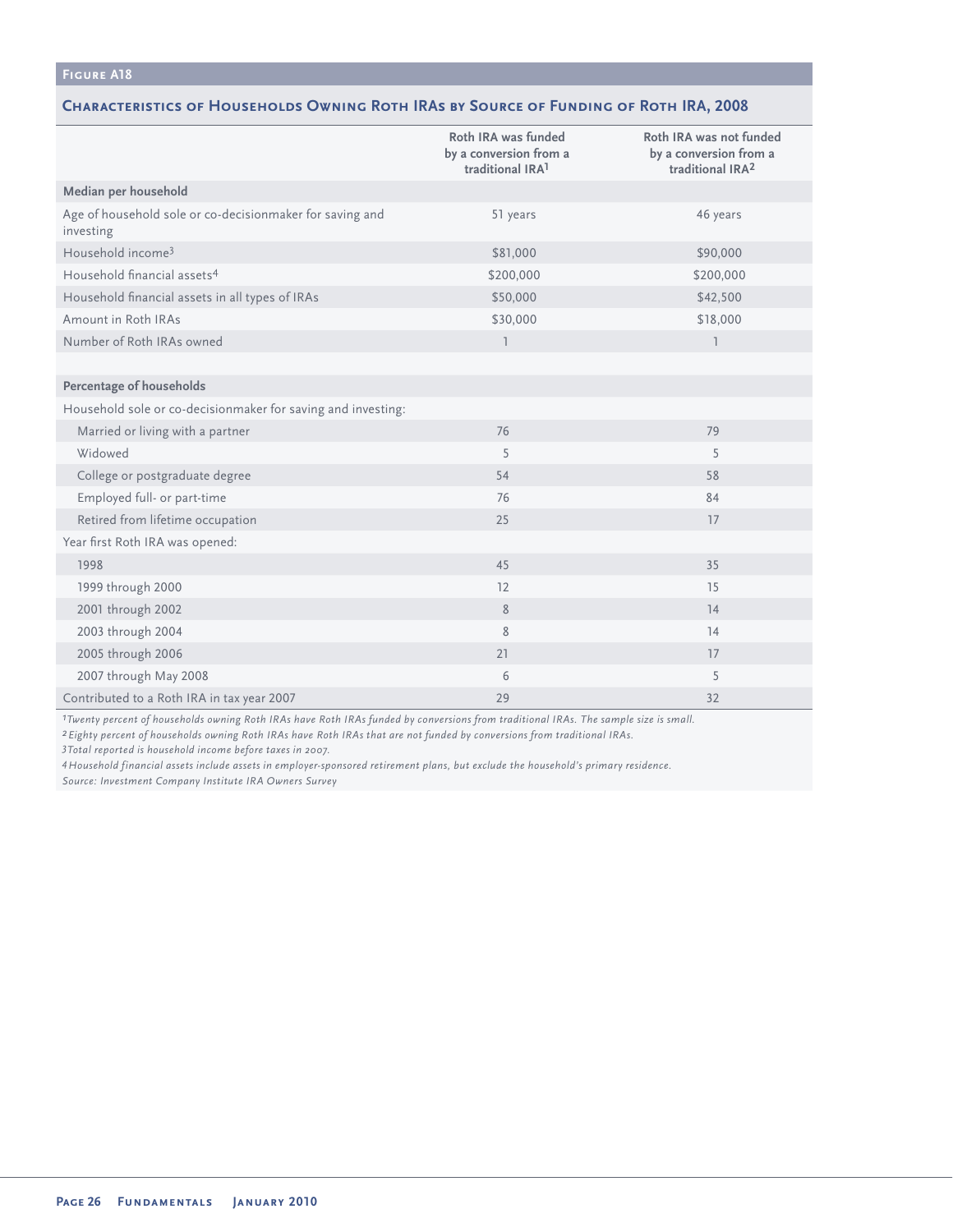#### **Most Traditional IRA Withdrawals Are Made to Meet Required Minimum Distributions**

*Characteristics of U.S. households owning traditional IRAs by withdrawal status in tax year 2007*

|                                                                       | Made a withdrawal<br>from a traditional IRA<br>in tax year 2007 <sup>1</sup> | Did not make a withdrawal<br>from a traditional IRA<br>in tax year 2007 <sup>2</sup> |
|-----------------------------------------------------------------------|------------------------------------------------------------------------------|--------------------------------------------------------------------------------------|
| Median per household                                                  |                                                                              |                                                                                      |
| Age of household sole or co-decisionmaker for saving and<br>investing | 72 years                                                                     | 49 years                                                                             |
| Household income <sup>3</sup>                                         | \$50,000                                                                     | \$85,000                                                                             |
| Household financial assets <sup>4</sup>                               | \$350,000                                                                    | \$225,000                                                                            |
| Household financial assets in all types of IRAs                       | \$62,500                                                                     | \$58,000                                                                             |
|                                                                       |                                                                              |                                                                                      |
| Percentage of households                                              |                                                                              |                                                                                      |
| Household sole or co-decisionmaker for saving and investing:          |                                                                              |                                                                                      |
| Married or living with a partner                                      | 63                                                                           | 77                                                                                   |
| Widowed                                                               | 26                                                                           | 6                                                                                    |
| College or postgraduate degree                                        | 24                                                                           | 50                                                                                   |
| Employed full- or part-time                                           | 31                                                                           | 77                                                                                   |
| Retired from lifetime occupation                                      | 71                                                                           | 23                                                                                   |
|                                                                       |                                                                              |                                                                                      |
| How withdrawal was determined:                                        |                                                                              |                                                                                      |
| Withdraw to meet the IRS's required minimum distribution              | 60                                                                           | N/A                                                                                  |
| Withdraw a lump sum based on needs                                    | 23                                                                           | N/A                                                                                  |
| Withdraw a fixed dollar amount each year                              | $\overline{4}$                                                               | N/A                                                                                  |
| Withdraw a fixed percentage of the account balance<br>each year       | $\overline{2}$                                                               | N/A                                                                                  |
| Withdraw an amount based on life expectancy                           | $\overline{1}$                                                               | N/A                                                                                  |
| Some other way                                                        | 11                                                                           | N/A                                                                                  |
|                                                                       |                                                                              |                                                                                      |
| Purpose of traditional IRA withdrawal in retirement <sup>5, 6</sup>   |                                                                              |                                                                                      |
| Took withdrawals to pay for living expenses                           | 52                                                                           | N/A                                                                                  |
| Spent it on a car, boat, or big-ticket item other than a<br>home      | $\overline{4}$                                                               | N/A                                                                                  |
| Used it for an emergency, such as a healthcare expense                | 6                                                                            | N/A                                                                                  |
| Used it for home purchase, repair, or remodeling                      | 14                                                                           | N/A                                                                                  |
| Reinvested or saved it in another account                             | 28                                                                           | N/A                                                                                  |
| Some other purpose                                                    | 9                                                                            | N/A                                                                                  |

*1Twenty percent of households owning traditional IRAs withdrew money from them in tax year 2007. The sample size is small.* 

*2Eighty percent of households owning traditional IRAs did not withdraw money from them in tax year 2007.*

*3Total reported is household income before taxes in 2007.*

*4Household financial assets include assets in employer-sponsored retirement plans, but exclude the household's primary residence.*

*5Figure reported for traditional IRA–owning households that took a withdrawal in tax year 2007 and either the head of household or spouse was retired. 6Multiple responses are included.*

*N/A = not applicable*

*Sources: Investment Company Institute Annual Mutual Fund Shareholder Tracking Survey and Investment Company Institute IRA Owners Survey*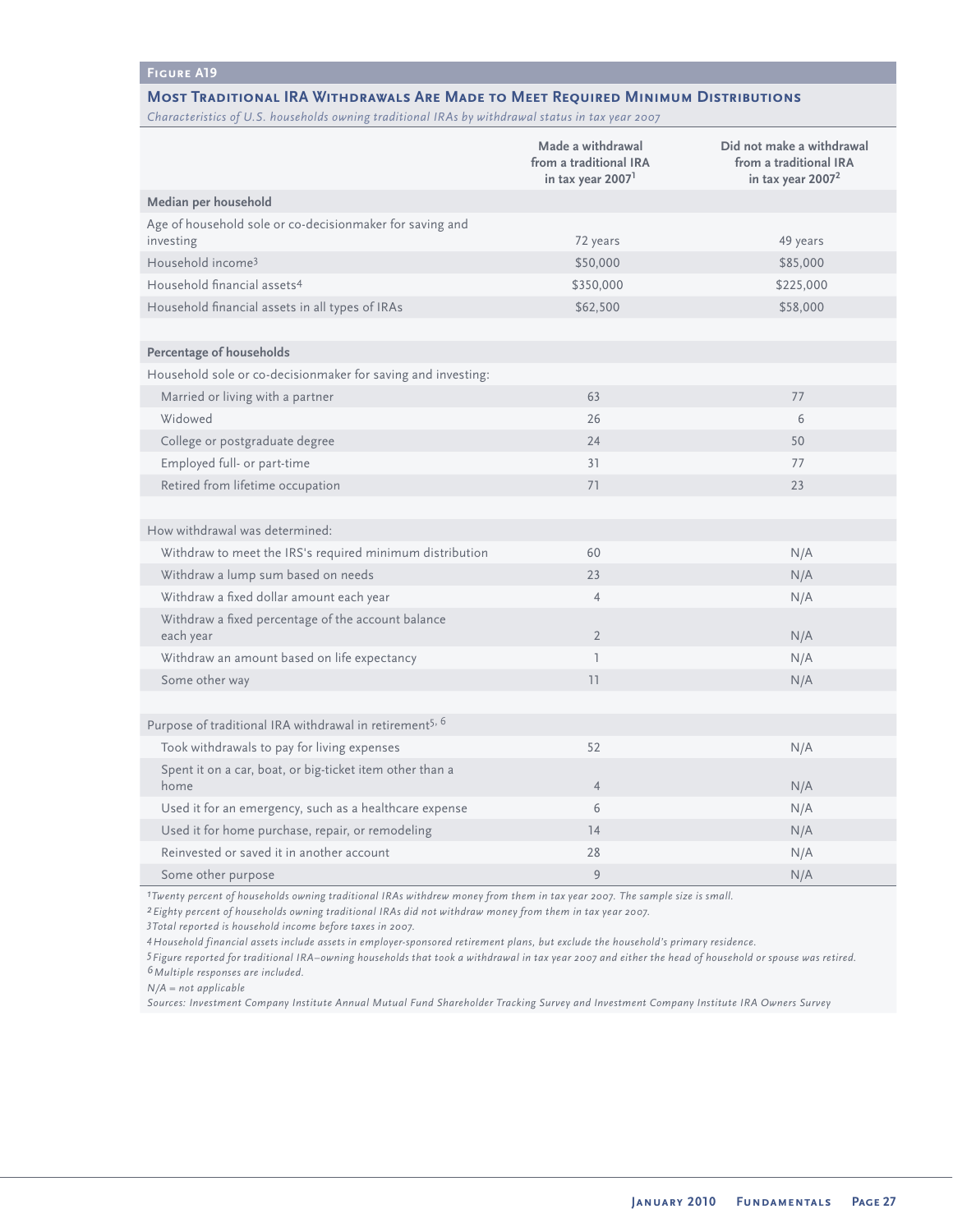#### **Traditional IRA Withdrawal Activity by Age of Head of Household**

*Percentage of traditional IRA–owning households taking withdrawals,1 1999–2007*

|                                                 | Households with                | Age of head of household |                |                |
|-------------------------------------------------|--------------------------------|--------------------------|----------------|----------------|
|                                                 | traditional IRA<br>withdrawals | Younger than 59          | 59 to 69       | 70 or older    |
| Reason for withdrawal <sup>2</sup>              |                                |                          |                |                |
| To take a required minimum distribution         | 49                             | 11                       | 13             | 78             |
| To pay living expenses                          | 21                             | 28                       | 37             | 12             |
| To pay for healthcare                           | 9                              | 13                       | 11             | 6              |
| To reinvest the money <sup>3</sup>              | $7\overline{ }$                | $\overline{7}$           | 10             | 5              |
| To buy a home                                   | $\overline{2}$                 | 5                        | $\overline{3}$ | $\mathbb{L}$   |
| To make a large purchase                        | 8                              | 10                       | 16             | $\overline{4}$ |
| To pay for education                            | $\overline{3}$                 | 9                        | $\overline{2}$ | T              |
| Other reason                                    | 15                             | 24                       | 22             | 9              |
|                                                 |                                |                          |                |                |
| Age of head of household                        |                                |                          |                |                |
| Younger than 59                                 | 23                             | 100                      | $\mathbf{0}$   | $\mathbf{0}$   |
| 59 to 69                                        | 21                             | $\mathbf{0}$             | 100            | $\overline{0}$ |
| 70 or older                                     | 56                             | $\mathsf{O}\xspace$      | $\mathbf 0$    | 100            |
|                                                 |                                |                          |                |                |
| Amount withdrawn                                |                                |                          |                |                |
| Less than \$2,500                               | 28                             | 26                       | 15             | 34             |
| \$2,500 to \$4,999                              | 16                             | 16                       | 11             | 18             |
| \$5,000 to \$9,999                              | $18$                           | 22                       | 17             | 17             |
| \$10,000 to \$24,999                            | 23                             | 22                       | 30             | 20             |
| \$25,000 to \$49,999                            | 8                              | $\overline{7}$           | 15             | $\overline{7}$ |
| \$50,000 or more                                | $\overline{7}$                 | $\overline{7}$           | 12             | $\overline{4}$ |
|                                                 |                                |                          |                |                |
| Mean                                            | \$14,800                       | \$15,000                 | \$21,000       | \$12,200       |
| Median                                          | \$6,000                        | \$6,000                  | \$10,000       | \$4,000        |
|                                                 |                                |                          |                |                |
| Full or partial withdrawal from traditional IRA |                                |                          |                |                |
| Withdrew some, but not all money                | 86                             | 69                       | 86             | 93             |
| Withdrew all money                              | 14                             | 31                       | 14             | $\overline{7}$ |

*1Twenty percent of households either still holding traditional IRAs in the year of the survey and having withdrawn some of the assets (16 percent) or having liquidated (4 percent) their traditional IRA during the year prior to the survey are counted as having withdrawals.*

*2The denominator includes households still holding traditional IRAs and those households whose withdrawals in the previous year closed their traditional IRAs. Results are pooled over 2000 to 2008 survey years covering withdrawal activity in 1999 to 2007.* 

*3Households indicating they were buying investments outside IRAs and/or buying another type of IRA.* 

*Source: Investment Company Institute Annual Mutual Fund Shareholder Tracking Surveys, 2000 to 2008*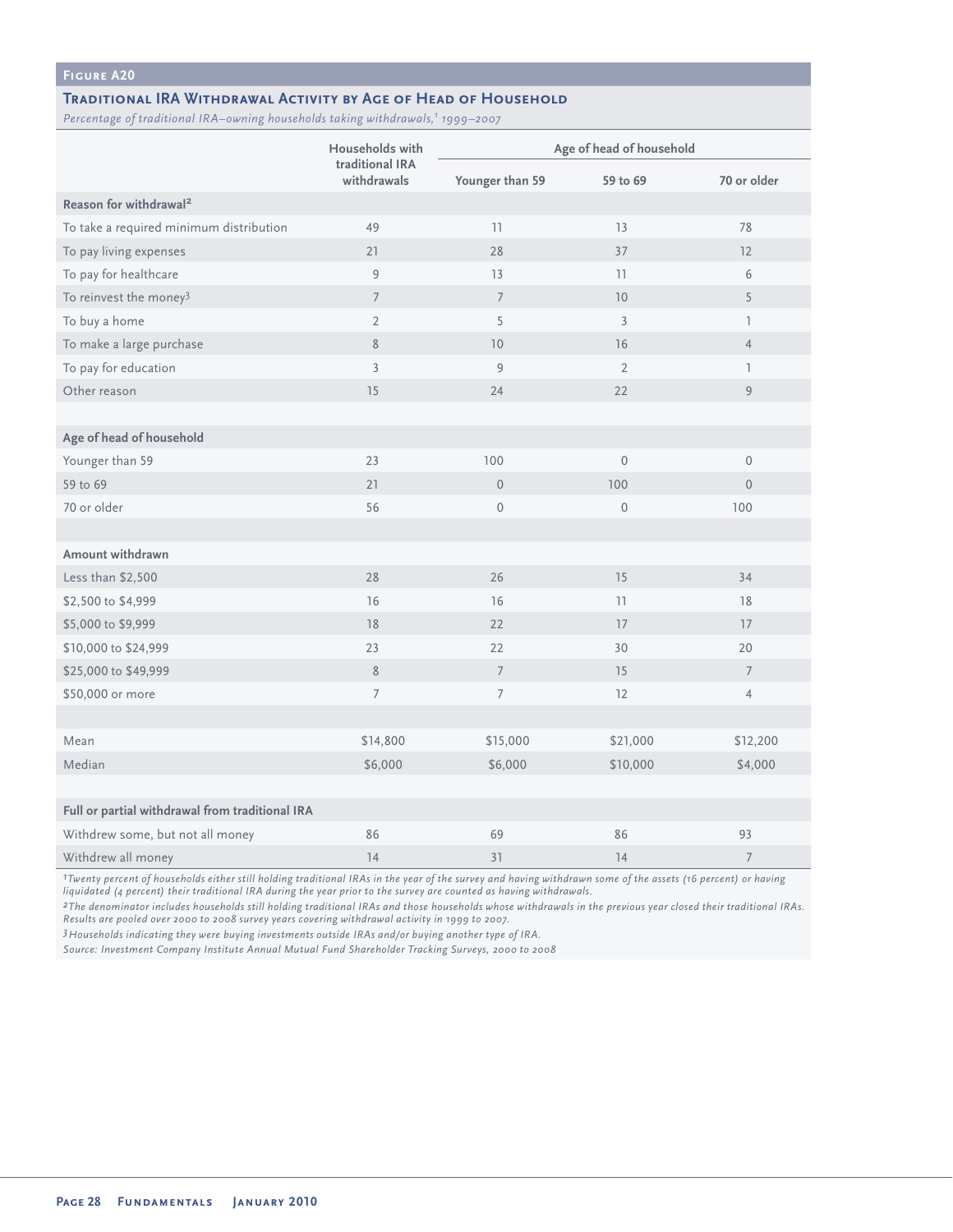#### **Glossary**

**catch-up contribution:** Individuals aged 50 or older are permitted to make contributions to an IRA or employersponsored retirement savings plan in excess of the annual contribution limit. In 2009, the catch-up limit was \$1,000 for IRAs, \$2,500 for SIMPLE plans, and \$5,500 for 401(k) plans.

**contribution limit:** Federal law establishes limits for the amount an individual may contribute to an IRA, 401(k), or other retirement savings plan in any given year. In 2009, the annual employee contribution limit for 401(k)s and similar employer-sponsored retirement plans was \$16,500; the annual limit for traditional and Roth IRAs was \$5,000; and the annual limit for SIMPLE IRAs was \$11,500. The limit on the sum of employee and employer contributions for DC plans in 2009 was \$49,000. Individuals aged 50 or older can make additional "catch-up" contributions. The contribution limits are unchanged for 2010.

defined benefit (DB) plan: An employer-sponsored pension plan where the amount of future benefits an employee will receive from the plan is defined, typically by a formula based on salary history and years of service. The amount of contributions the employer is required to make will depend on the investment returns experienced by the plan and the benefits promised.

defined contribution (DC) plan: An employer-sponsored retirement plan, such as a 401(k) plan or a 403(b) plan, in which contributions are made to individual participant accounts. Depending on the type of DC plan, contributions may be made by the employee, the employer, or both. The employee's benefits at retirement or termination of employment are based on the employee and employer contributions and earnings and losses on those contributions.

**conversion:** The movement of assets in a traditional IRA to a Roth IRA, done either through a transfer of assets from a traditional IRA to a Roth IRA or by redesignating a traditional IRA as a Roth IRA. Assets in a 401(k) or other tax-advantaged employer-sponsored retirement plan may also be converted to a Roth IRA. Generally the assets converted are taxable in the year of the conversion to the Roth IRA.

**distribution:** Individuals may take distributions (that is, withdraw funds) from their IRAs prior to retirement, but distributions may be subject to federal income tax, a tax penalty, or both. Withdrawals from traditional IRAs before age 59½ are subject to income tax and may be subject to a 10 percent early withdrawal penalty. The earnings portion of withdrawals from Roth IRAs made within five years of contribution or made before age 59½ are generally subject to income tax and may be subject to the 10 percent penalty (along with the after-tax contribution portion in some circumstances). For both traditional IRAs and Roth IRAs, the 10 percent penalty does not apply to withdrawals made in cases of death or disability, or if used for certain medical expenses, firsttime homebuyer expenses, qualified higher-education expenses, health insurance expenses of unemployed individuals, or as part of a series of substantially equal periodic payments made for the life or over the life expectancy of the individual. In addition, provided the five-year holding period is satisfied, the earnings portion of early withdrawals from a Roth IRA made in cases of death, disability, or first-time homebuyer expenses are not subject to income tax.

**401(k) plan:** A type of DC plan that allows employees to choose to contribute a portion of their salaries into the plan, which defers income taxes on the amounts contributed. Like a traditional IRA, no taxes are due until distributions are taken from the account. In 2006, plans could choose to allow employees to make Roth contributions to a 401(k) plan. These contributions are claimed as taxable income in the year of the contribution, but no taxes are due on qualified distributions. Most 401(k) plans also allow employees to choose how they wish to invest their accounts.

**individual retirement account (IRA):** A tax-deferred or tax-free retirement account that allows contributions of a limited yearly sum. Congress initially designed IRAs to have two roles: (1) to give individuals not covered by a retirement plan at work a tax-advantaged retirement savings plan, and (2) to play a complementary role to the employer-sponsored retirement system by preserving rollover assets at job separation or retirement. The term IRA is also applied to *individual retirement annuities*, which receive similar tax treatment.